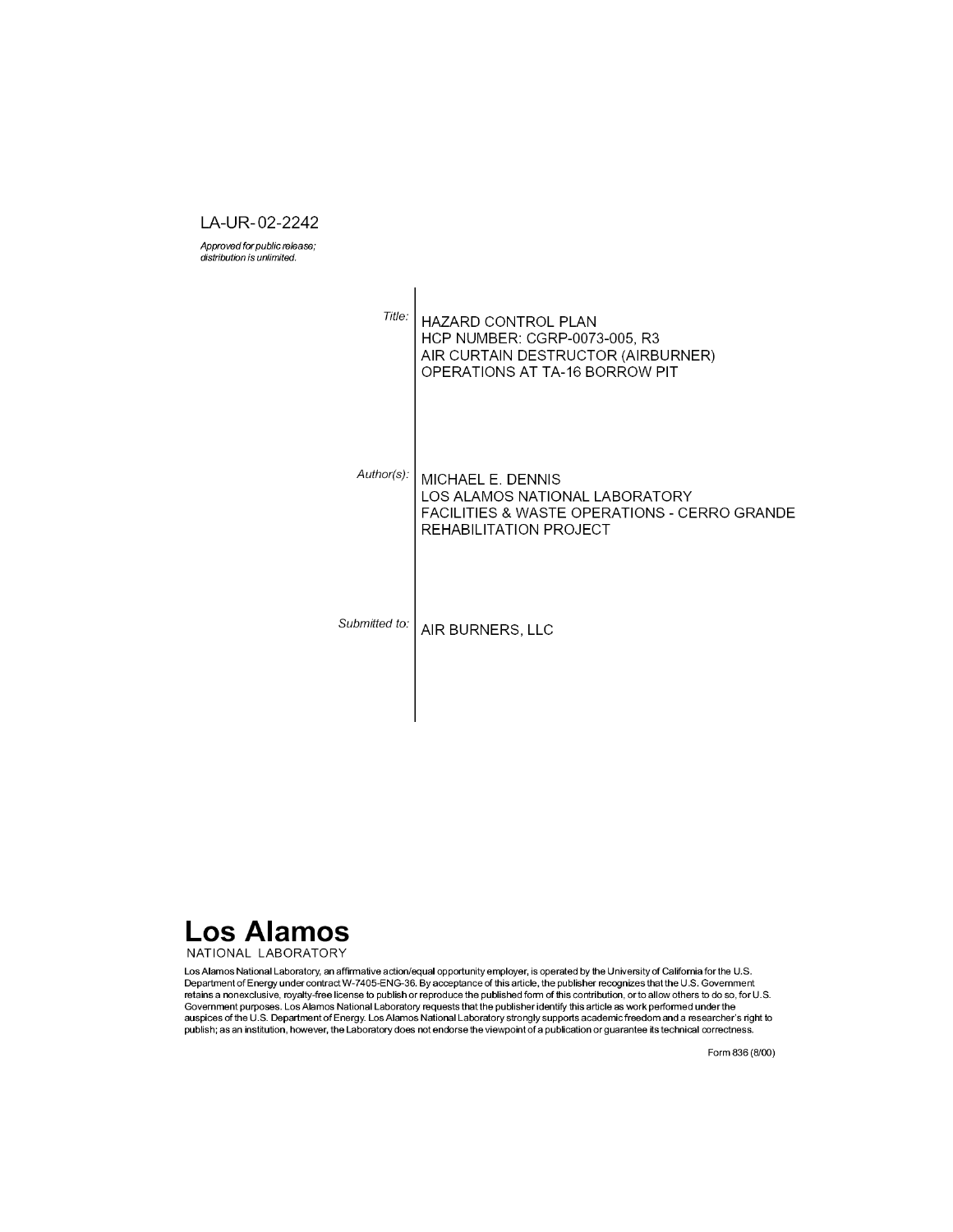| <b>Section</b> | <b>Topic</b>                                                                     |
|----------------|----------------------------------------------------------------------------------|
| 1.0            | <b>Description of Work</b>                                                       |
| 2.0            | <b>Significant Hazards</b>                                                       |
| 3.0            | <b>Initial Risk Estimate</b>                                                     |
| 4.0            | Institutional, Facility, or Activity Operational Requirements or Restrictions    |
| 5.0            | <b>Description of Controls</b>                                                   |
| 6.0            | <b>Fire Protection Protocol</b>                                                  |
| 7.0            | Ash Management                                                                   |
| 8.0            | <b>Record Keeping</b>                                                            |
| 9.0            | <b>Essential Equipment to Safe Operations</b>                                    |
| 10.0           | Knowledge, Skills, and Abilities Necessary to Operation Controls and Perform the |
|                | <b>Work Safely</b>                                                               |
| 11.0           | Description of Wastes or Residual Materials Generated                            |
| 12.0           | <b>Residual Risk Estimate</b>                                                    |
| 13.0           | <b>Emergency Actions</b>                                                         |
| 14.0           | <b>Change Control Process</b>                                                    |
|                | Attachments                                                                      |

#### 1.0 Description of Work

The purpose of this Hazard Control Plan (HCP) is to identify hazards and control measures associated with the use of the Air Burners, LLC, Air Curtain Destructor units utilized to burn waste wood (slash) materials from the FWO-Cerro Grande Rehabilitation Project (FWO-CGRP) fuel mitigation operations.

Air curtain destructors (ACDs, also known as airburners) enhance burning in an open pit or firebox by using a high-speed fan to force air over the top of and throughout the materials being combusted. FWO-CGRP subcontractors will operate two types of units: a portable unit assembled at a trench that is excavated for burning and a movable unit with a pre-constructed firebox and is designed for use above ground level. The units will be relocated as needed for use in proximity to forest fuel mitigation (logging/thinning) operations.

Operations will be performed by a subcontractor. Operational stages include the following: site preparation, trench excavation, unit set-up, pre-burn loading, ignition, burn operation, burn-down, ash removal, and equipment maintenance. FWO-CGRP personnel will be performing tasks associated with coordination of operations, subcontractor management, site and equipment inspection, site security, emergency response and fire protection, and ESH monitoring.

The following pre-operational conditions must be must be met:

- Operation within the requirements of the New Mexico Environment Department (NMED) permit (operating hours and limits).
- Adherence with the airburner fire protection protocol (Section 6.0) and pre-ignition checklist (Attachment 5).
- If requested by the FM, FWO-CGRP will not conduct burning activities without the presence on site of LAFD or qualified wildfire fighting personnel with appropriate equipment (see Section 6.4.4), until such time as the FM notifies FWO-CGRP that such presence.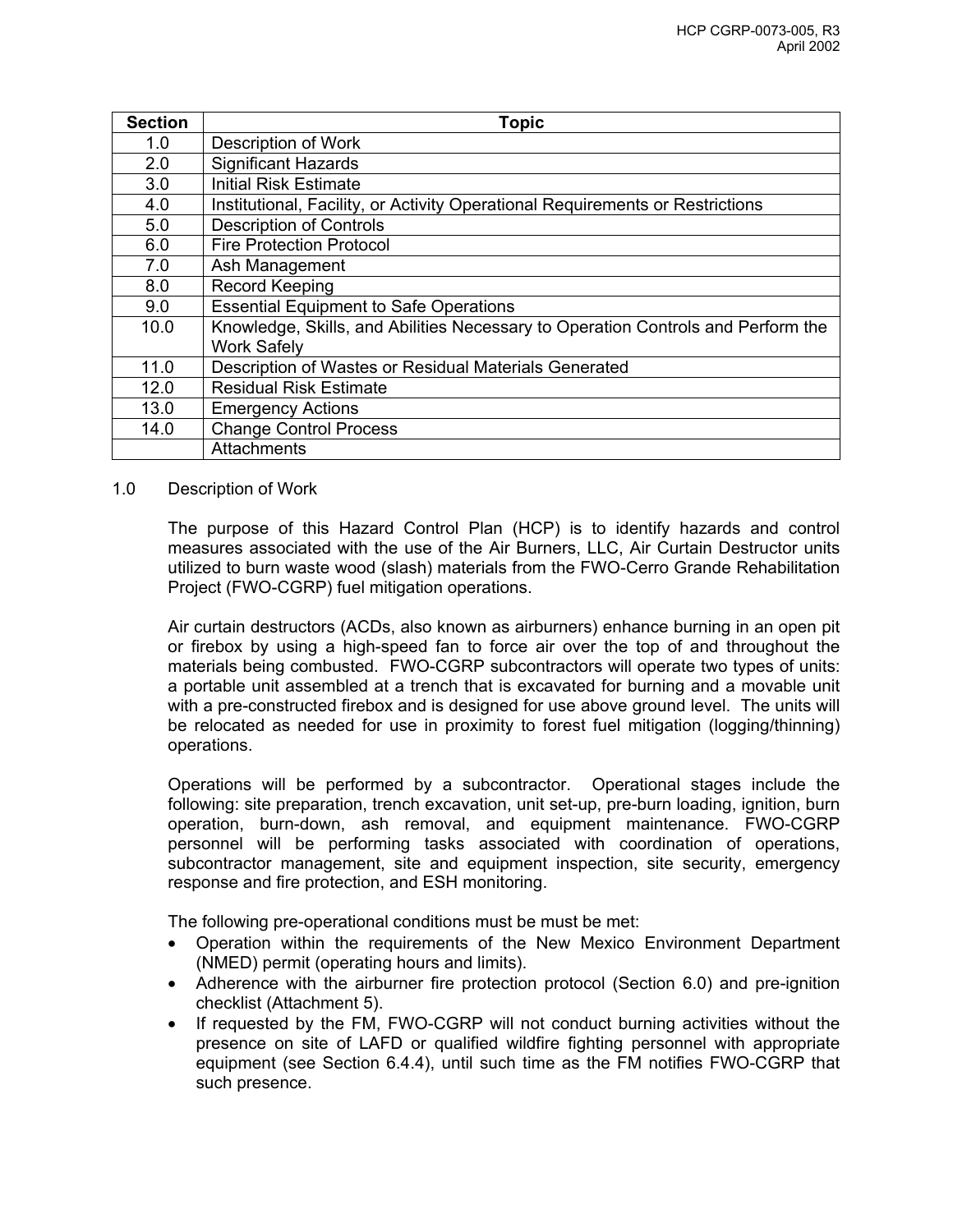#### 2.0 Significant Hazards

- 2.1 Physical Hazards (fire, temperature stresses, noise, trench hazards, sun exposure, and nuisance dust, ash, and smoke exposure)
- 2.2 Chemical Hazards (waste materials, explosive residues, crystalline silica)
- 3.0 Initial Risk Estimate

The initial risk estimate for airburner operations is: MEDIUM. This estimate is based on the "improbable" likelihood (slight chance to highly unlikely) for severe environmental harm/liability or property damage from normal ACD operations. FWO-CGRP consulted with the ACD manufacturer and examined reports of ACD operations in other jurisdictions to make this assessment.

4.0 Institutional, Facility, or Activity Operational Requirements or Restrictions

Safe Work Practices LIR 300-00-01.2 Noise and Temperature Stress LIR 402-820-01.0 Welding, Cutting, or Other Spark-Flame Producing Operations LIR 402-840-01.0 Excavation/Soil Disturbing Permit Process LIR 402-880-01.2 Forklifts and Powered Industrial Trucks LIR 402-1110.01.1 Lightning Safety LIG 402-10-01A.0 Cranes, Hoists, Lifting Devices and Rigging LIR 402-1120-01.0

- 5.0 Description of Controls
	- 5.1 Related Controls. This HCP augments the airburner equipment manufacturers' operating/maintenance guidelines and recommendations.
	- 5.2 Preparation and Awareness. Preparation and awareness are the most important control measures. Ensuring all personnel are properly hydrated, equipped with appropriate personal protective equipment (PPE), are familiar with the terrain and features, have adequate first aid and communications equipment, and have completed all required training and authorizations before departure will result in the highest likelihood of non-injury. Awareness of the variety of potential hazards will provide the first line of defense in avoiding situations where personnel may encounter while conducting fieldwork. At least one person on the field crew will have First Aid/CPR, Thermal Stress Awareness, and Fire Extinguisher/Fire Watch training. There will be safe work practice demonstration for site workers and individual worker assessment of the use of hand tools and other equipment that may be used at the site.
	- 5.3 Biological Hazards.
		- 5.3.1 Bites from snakes, spiders, and ticks are best avoided by refraining from reaching under objects, wearing appropriate field boots, and wearing long sleeved pants and shirts. Insect repellant may be required.
		- 5.3.2 Encounters with predators are rare during daylight hours and usually occur when inadvertently crossing paths with inactive animals. These encounters may best be avoided by alerting potential animals in the area of your presence with noise.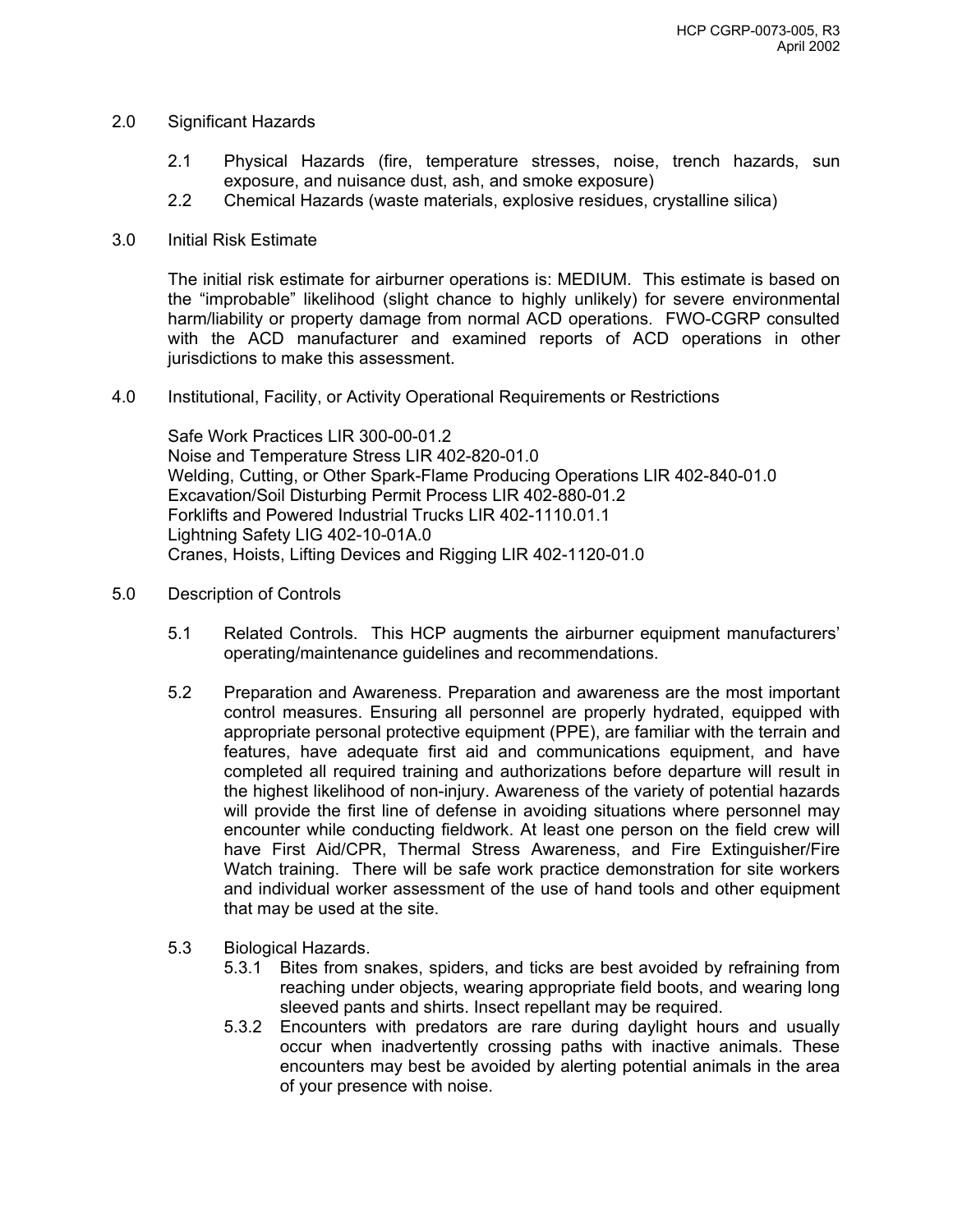- 5.3.3 Exposure to hantavirus and the plague may be accomplished by avoiding dead or dying mammals and avoiding potential rodent nesting areas.
- 5.4 Physical Hazards.
	- 5.4.1 General Controls. For control against general work hazards, PPE will include the following: hardhats, safety glasses, work boots with lug soles, long pants, shirt with sleeves that extend at least four inches over the shoulder, and leather gloves. The site will be adequately lighted during night operations.
	- 5.4.2 Fall Hazard. Trenches for burning and ash deposition will be 7 to 15 feet deep. Personnel will be protected by adherence to the Fall Protection Plan. Control Access Zones (CAZs) will be established a minimum of 6 feet from the leading edges. During non-operational periods, the CAZ will be fenced. Access to the CAZ is restricted to authorized entrants listed on a fall protection plan and subject to a monitoring and fall protection system. (See Attachment 6: Airburner Fall Protection Plan.) Approved and precluded activities within the CAZ are identified in the plan.
	- 5.4.3 Fire Hazard. Temperatures within the airburner will reach 2000°F or more. Burning embers will be controlled by the air curtain, but may escape during fuel material loading or during non-optimal burning conditions (high winds, uneven fuel distribution). Air burner operations are subject to a Fire Protection Protocol (presented in Section 6.0) and applicable facility site control plans. Fire hazards are controlled by establishing a combustible materials exclusion zone (EZ) and setbacks for standing trees and buildings. Access to the EZ will be limited to authorized workers wearing fire-resistant clothing (including long-sleeved shirts) and subject to a monitor or buddy system. The system requires that the locations of site workers must be known and workers must be observed at all times while in the EZ. Fire protection measures are graded, depending on fire danger considerations, and include the presence of qualified firefighting personnel, fire control equipment, and a fire communication/alarm system. The locations of fire extinguishers and other fire-related equipment will be communicated to site workers at the daily pre-job briefings.
	- 5.4.4 Temperature Stress and Radiant Heat. Air temperatures immediately near the airburner will be a minimum of 200-500° F. Exposure is mitigated by short duration and safe distance from elevated temperatures. Temperature stress will exacerbated during the Spring and Summer months. The effects of heat and natural aridity may be controlled by ensuring that all personnel are well hydrated, that water is readily available, and that all personnel are wearing appropriate clothing. Any changes in worker behavior should be noted and an assessment made as to whether dehydration or temperature stress may be a cause. FWO-CGRP ES&H personnel will evaluate radiant heat exposure, monitor heat stress, recommend adequate protection measures, and establish safe working zones. Cold stress during Winter months may be prevented through the use of appropriate clothing. Multiple, loose layers of clothes provide the best protection against cold and provide the means to remove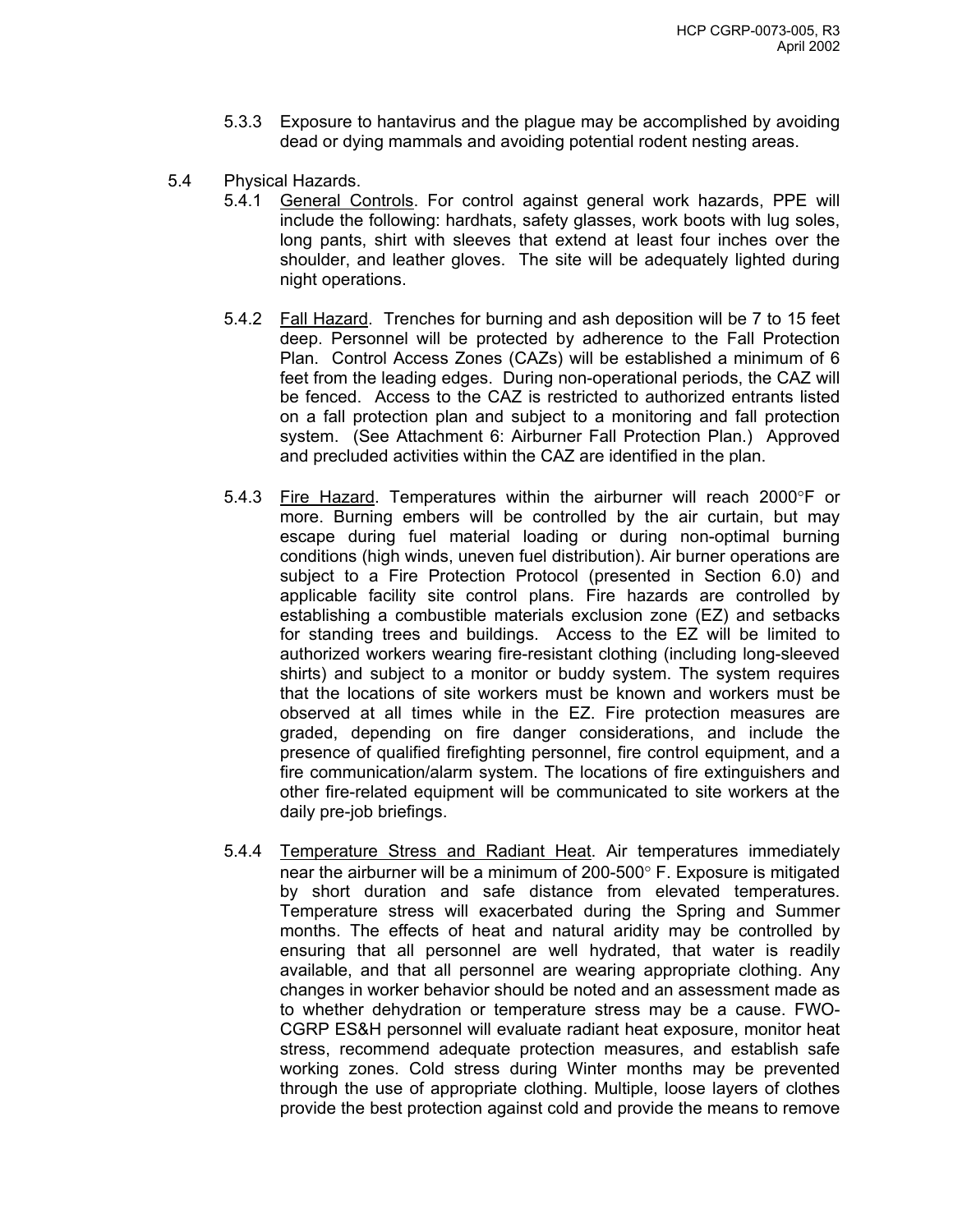outer layers without being excessively exposed to cold. Adequate hand, foot, and head wear is also necessary when working outdoors during. Sufficient hydration is equally important in the Winter months.

- 5.4.5 Heavy Equipment Operations. Track hoes and front end loaders are used for managing wood fuel and waste ash. Heavy equipment will be operated by subcontractors. Always approach equipment from in front of the operator, never from behind. Be aware of standard hand signals, pinch points, uneven terrain, and adjacent personnel, equipment and obstacles. Ensure eye contact with the equipment operator prior to approaching the working area. Signal the equipment operator and insure he signals to the employee before employee approaches equipment. Keep from the swing radius and articulation points of the equipment. Equipment backup or bi-directional alarms must be properly functioning. During airburner operation, equipment approach to the trench CAZ will be controlled by barriers. Equipment should be placed in a de-energized state and buckets or grapples should be positioned on stable surfaces when not being operated. Heavy equipment must comply with the appropriate OSHA standards, at a minimum. Operators must demonstrate ability to operate specific equipment types either through training records, certification, or experience. Equipment will comply with LIR 402-1110.01.1 (Forklifts and Powered Industrial Trucks) and LIR 402- 1120.01.1 (Cranes, Hoists, Lifting Devices and Rigging).
- 5.4.6 Noise. Exposure to unacceptable noise levels while conducting fieldwork is mitigated primarily by the short duration and the safe distance from elevated noise sources. Significant noise sources may include the airburner engine, heavy equipment, and chain saws used for reducing wood wastes. Noise in the vicinity of these sources may exceed 82 dBA. FWO-CGRP ES&H personnel will evaluate potentially excessive noise sources, perform monitoring as needed, recommend adequate protection measures, and establish safe working zones. Based on initial noise surveys during full ACD operation, a hearing protection area is established 50 feet from the ACD engine and fan, and 30 feet from the trench ACD manifold. Hearing protection is also required for chainsaw operation.
- 5.4.7 Nuisance Dust, Ash, and Smoke. Nuisance dust may result from operation of a track hoe or other heavy equipment and also during transfer of ash from the airburner trench or firebox. Dust control measures (site watering) will be implemented to control dust. Releases of smoke and ash may occur during airburner operation, particularly during startup, operational fuel loading, emergency shut-down, and adverse wind conditions. The airburner unit will typically be set up so that operations are performed on the upwind side of the unit to minimize these potential conditions. FWO-CGRP ES&H personnel will evaluate nuisance emissions and recommend adequate protection measures.
- 5.4.8 Lightning. Lightning is most frequent during the Spring and Summer months. The proximity of lightning may be estimated by counting the seconds between the lightning flash and the thunder: to estimate distance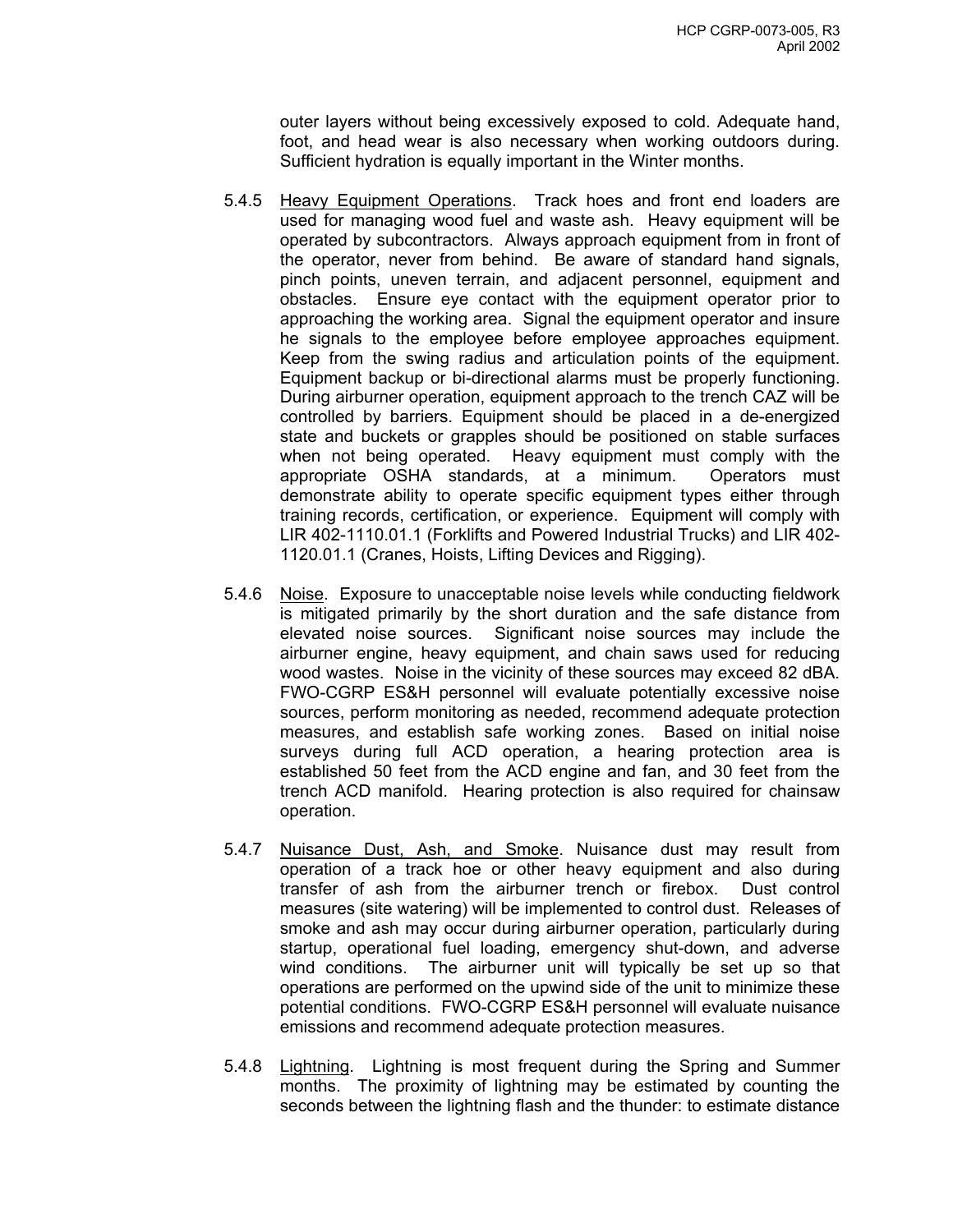in miles divide by 5, in kilometers by 3. Suspend operations (for the ACD unit, suspend material loading and maintain fire watch) when there is a 30-second delay between lightning and thunder (6 miles) and discontinue operations when the delay is 15 seconds (3 miles). When lightning strikes are occurring in the vicinity:

- A) suspend all work (except fire watch monitoring of active burning)
- B) seek shelter in one of the following locations, listed in the order of preference:
	- 1) steel-framed building
	- 2) enclosed vehicle with a steel roof (minimum for maintaining fire watch during active burning)
	- 3) low ground away from solitary trees.
- C) individuals should spread out to reduce the possibility of multiple casualties
- D) place any metal objects away from your position
- E) on open ground, adopt a crouched position with hands off of the ground and feet close together on some dry insulation (sleeping bag, rope, non-metal frame pack, etc.)
- F) stay away from trees and fences.
- 5.4.9 Tree/snag Falls. No overhead falling tree or snag hazards will be located within the EZ or within the exclusion perimeter for standing trees. Within forested areas the risk of injury due to falling trees and snags is especially high after a forest fire and during high winds; the risk is also present in the proximity of tree fellers. Awareness of wind speed, awareness of the health of surrounding trees, and hard hats are the best protection against overhead hazards in the forest. Additionally, in the proximity of tree fellers, field workers must be knowledgeable of the hand and audible signals used. Field workers must remain outside a 2½-tree-height radius of trees being felled and eye contact must be made when approaching tree fellers.
- 5.4.10 Trips and Falls. To minimize trips and falls personnel should ensure that the working area surfaces are as free from clutter as possible, that appropriate work boots are worn, and that step locations are firm and free of materials that may lessen friction.
- 5.4.11 Excessive Sun Exposure. Skin should be covered to help prevent overexposure. Sunscreen and lip balm will be made available to site workers.
- 5.5 Chemical Hazards. All chemical hazards should be avoided when conducting fieldwork unless the activity specifically requires your proximity to the hazard. A separate hazard assessment will be accomplished in these situations. The locations of known chemical hazards will generally be identified and isolated by FM personnel; however, field personnel may come across chemical hazards that have not been previously discovered. Chemical hazards may be either in a container or lose on the ground.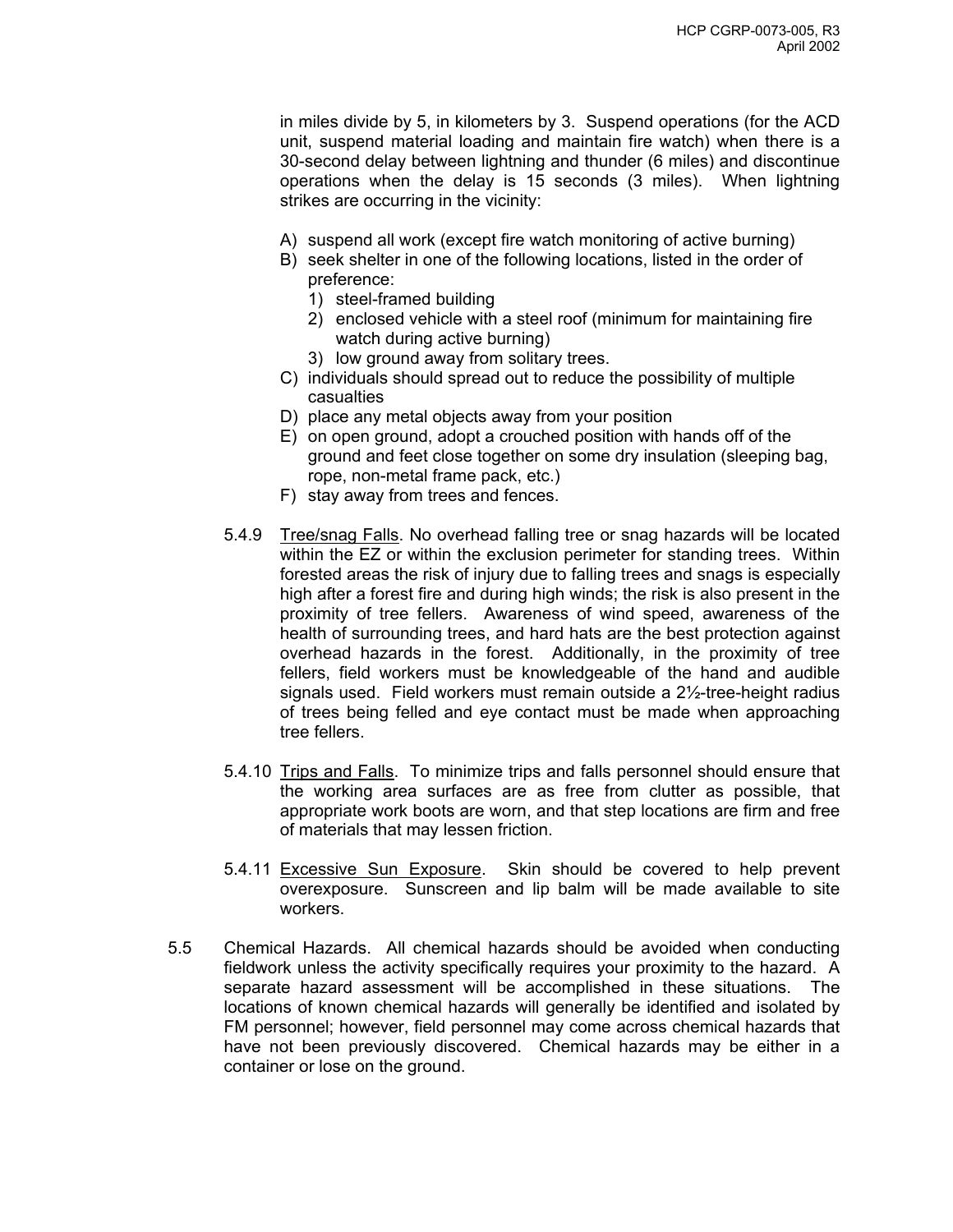- 5.5.1 Fuels and Lubricants. Fuels, ignition sources, and airburner unit lubricants will be managed by subcontractor personnel or service vendors. These materials will be isolated in flammable storage containers prior to use.
- 5.5.2 Spill Prevention. Spill prevention measures will include inspection of equipment, implementation of spill control procedures during filling and transfers, maintaining access to spill control equipment, and notification of response personnel in the event of spill incidents. Exposed equipment hydraulic lines will be inspected on a daily basis with special attention to lines on equipment loading fuels into the active airburner unit. Equipment fueling will be monitored to prevent overfilling.

All material spills that may occur should be considered as hazardous, except where there is documentation (such as may be contained in a Material Safety Data Sheet) that indicates otherwise. A hazardous material spill of any quantity must be reported to the Emergency Management and Response Group (EM&R) at 667-6211. Use the checklist provided (Attachment 4). EM&R will make the appropriate determination for response requirements.

If a hazardous material spill occurs, the following actions will be taken:

- Ensure that there is no potential danger to you or other personnel.
- If possible without potential danger, take immediate measures to control and contain the spill.
- Keep unnecessary personnel away, isolate the hazardous area and deny entry.
- Stay upwind and keep out of low-lying areas.
- Notify the Safety Officer and field Supervisor.
- Do not allow flares, smoking, and flames in the hazard area.

If it is possible to control and contain spills, take the following actions.

- For liquids, keep combustible material away from spilled material and absorb spill with absorbent material. Place in container, cover, label, and remove to secure location.
- For dry materials shovel into container and cover, label, and move to secure area. Use care not to make material airborne.
- 5.5.3 Waste Materials. Waste materials may include any and all varieties of chemicals. Generally, waste material locations are identified and marked. However, if containers of unknown content or origin are discovered, they should be avoided and their location made known to site and FM personnel.
- 5.5.4 Crystalline Silica. Exposure to crystalline silica may occur when conducting, or in the vicinity of, earth disturbing activities. FWO-CGRP ES&H personnel will investigate potential crystalline silica sources and recommend adequate protection measures.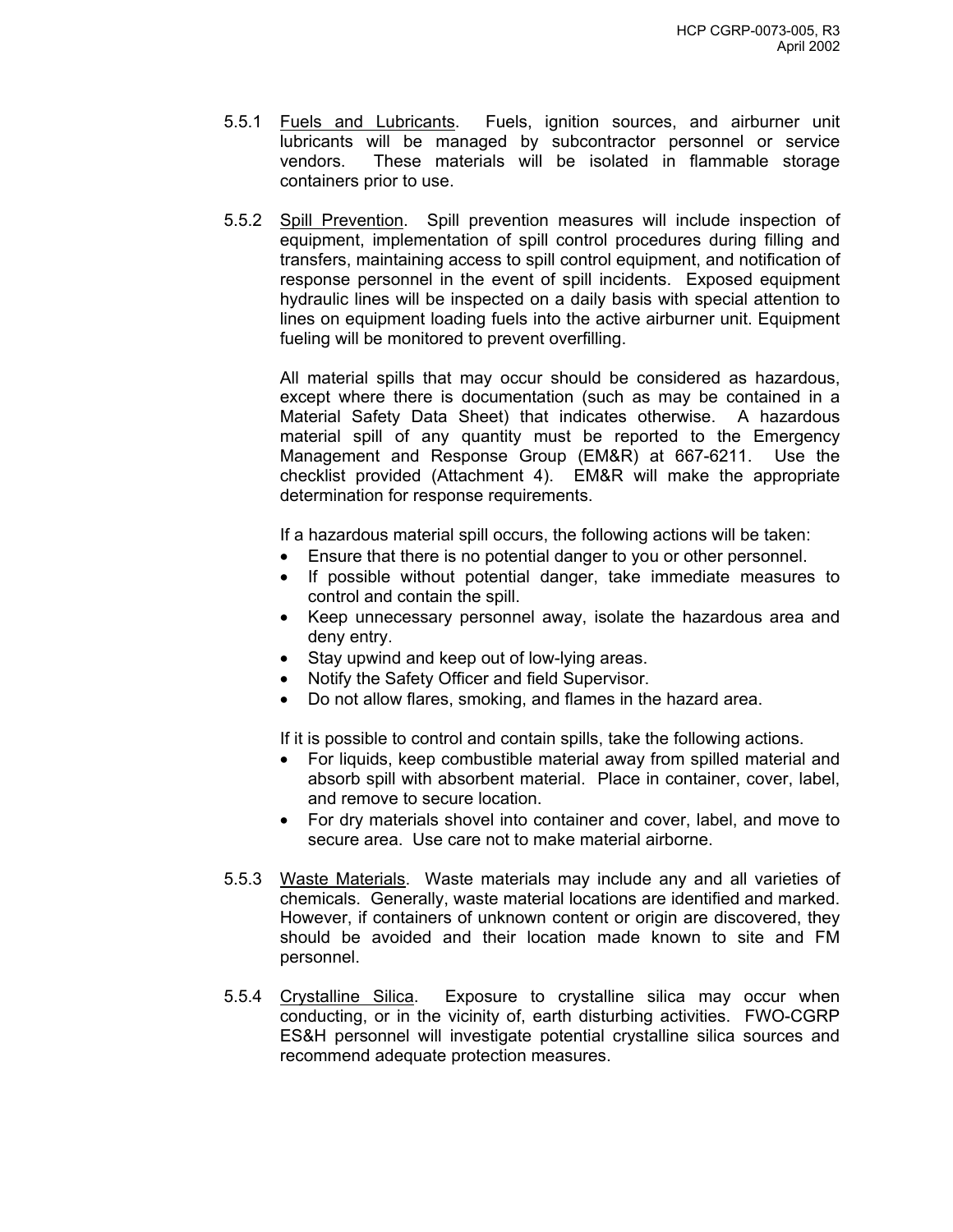#### 6.0 Fire Protection Protocol

- 6.1 Scope. FWO-CGRP personnel and subcontractors will not perform firefighting activities beyond their authorized work scope or training. FWO-CGRP personnel and subcontractor firefighting activities will not extend beyond extinguishing fires that are in the incipient stage. The Los Alamos Fire Department (LAFD) is the fire response agency. As indicated in the Fire Protection Requirements (section 6.4.3), LAFD, EM&R, FWO-Fire, DOE, and the FM will be notified of burning schedules.
- 6.2 Operation Description. Airburners enhance burning in an open pit or firebox by using a high-speed fan to force air over the top of and throughout the materials being combusted, creating very high temperatures (above 2000° F). The units are assembled in proximity to the forest thinning operations. Each unit consists of a fan, a duct, a manifold, and a trench or firebox. Operation stages include pre-burn loading, ignition, normal operation, and burn-down. The trench or box is loaded with layers of forest slash and several gallons of diesel fuel are applied to accelerate burning. At full operation, materials are added at a rate of up to 20 tons per hour. Material loading is discontinued approximately one to two hours prior to the end of operations.
- 6.3 Fire Hazards and Control Actions. Potential fire hazards associated with airburner operations and mitigation actions include the following:

| <b>Hazard</b>           | <b>Control Actions</b>                                 |  |  |
|-------------------------|--------------------------------------------------------|--|--|
| General                 | Trained fire watch/designated person,                  |  |  |
|                         | alarm/communication system, LAFD/EM&R                  |  |  |
|                         | notification, incipient stage firefighting equipment   |  |  |
|                         | on-site, exclusion perimeters                          |  |  |
| Worker burn injury      | HASP, HCP, PPE, ignition and material loading          |  |  |
|                         | procedures, and trench Control Access Zone (CAZ)       |  |  |
| Equipment fire          | Proper maintenance, spill cleanup, extinguishers in    |  |  |
|                         | equipment                                              |  |  |
| Combustible and         | Approved storage containers, ignition sources          |  |  |
| flammable materials     | segregated, combustible materials Exclusion Zone       |  |  |
|                         | EZ)                                                    |  |  |
| Fugitive embers/burning | Proper airburner operating procedures, monitor         |  |  |
| material                | wind/weather conditions, fire watch/designated         |  |  |
|                         | worker, incipient stage firefighting equipment on-site |  |  |

Hold points and response actions are summarized in the table presented at the end of the document as Table 1.

- 6.4 Fire Protection Requirements
	- 6.4.1 Perimeters and Wind Conditions. Fire protection perimeters include an Exclusion Zone (EZ) for combustible materials and setbacks for trees and buildings. Perimeters are determined by maximum operating wind speeds as follows during "low" and "moderate" fire hazard conditions: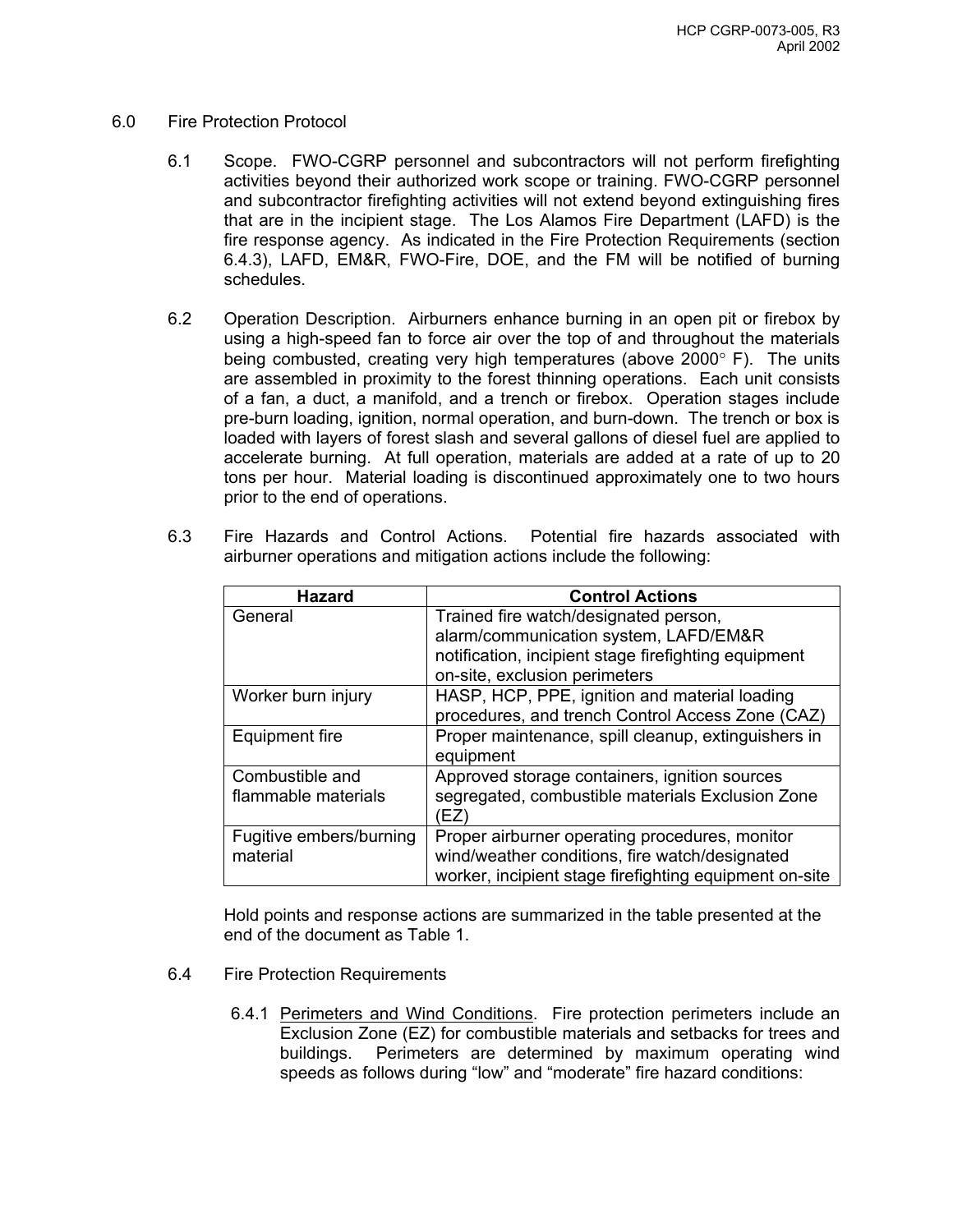| <b>Material of</b><br><b>Concern</b> | <b>Maximum Operating Wind Speeds</b><br>& Minimum Distances Required |     |     |  |
|--------------------------------------|----------------------------------------------------------------------|-----|-----|--|
|                                      | 16-20 mph<br>$11-15$ mph<br>$10$ mph                                 |     |     |  |
| Combustibles (EZ)                    | 100 ft                                                               | 150 | 200 |  |
| Trees                                | 150 ft                                                               | 200 | 250 |  |
| <b>Buildings</b>                     | $300$ ft                                                             | 400 | 500 |  |

During "high" and "very high" fire hazard conditions, the maximum operating wind speed shall be 10 mph. Fire hazard ratings are discussed below in section 6.4.10.

Wind speeds will be monitored during burning operations using on-site equipment and/or by reference to the LANL Weather Machine (http://weather.lanl.gov/). Monitoring will be performed at least hourly during burn operations and monitoring will be increased when winds approach maximum operating speeds. In the event of sustained winds (average winds monitored over a minimum of a 1-minute period) above the maximum allowed, airburner loading will be suspended until windspeed is below the maximum allowed.

The fire danger rating (contact EM&R at 667-6211 for current rating) and weather and wind forecasts (contact ESH-17 AQ Meteorology at 667- 8359 or LANL Weather Machine at [http://weather.lanl.gov\)](http://weather.lanl.gov/) will be reviewed prior to burning operations.

- 6.4.2 Permits and Times of Operation. An open burning permit is required from the New Mexico Environment Department (NMED). Times of operation are limited by the NMED permit and any subsequent NMED modifications. For daily operations the limit is at least 1 hour after sunrise to at least 1 hour before sunset, provided that burning is initiated when air dispersion conditions are met (NMED 6-15-01 permit and 10-30-01 modification). NMED also allows continuous operation initiated at least 1 hour after sunrise until burning is completed, provided that burning is initiated and completed when air dispersion conditions are met (NMED 2- 28-02 modification). An ESH-17 recordkeeping form for tracking information required for the NMED is presented in Attachment 8. Firerelated permits may be required from FWO-Fire (Flame/Spark Permit) and Facility Managers (FM site-specific permits). This HCP may serve in lieu of a flame/spark permit if there are no other spark/flame permit requirements. Copies of this HCP and any required permits shall be maintained at each unit location during burning operations. Contact FWO-Fire to obtain flame/spark permits and FM for site-specific permits.
- 6.4.3 Notifications. LAFD, EM&R, FWO-Fire, DOE, and the FM point-ofcontact will be notified prior to conducting initial airburner activities. (see Attachment 3, Fire Coordination/Agency Contact List). LAFD and EM&R shall be notified on a daily basis of burn operations. The initial notification will include maps and schedules describing unit operating locations, approximate dates and hours of operation, and other pertinent information that may be requested by the coordinating agencies. Daily notifications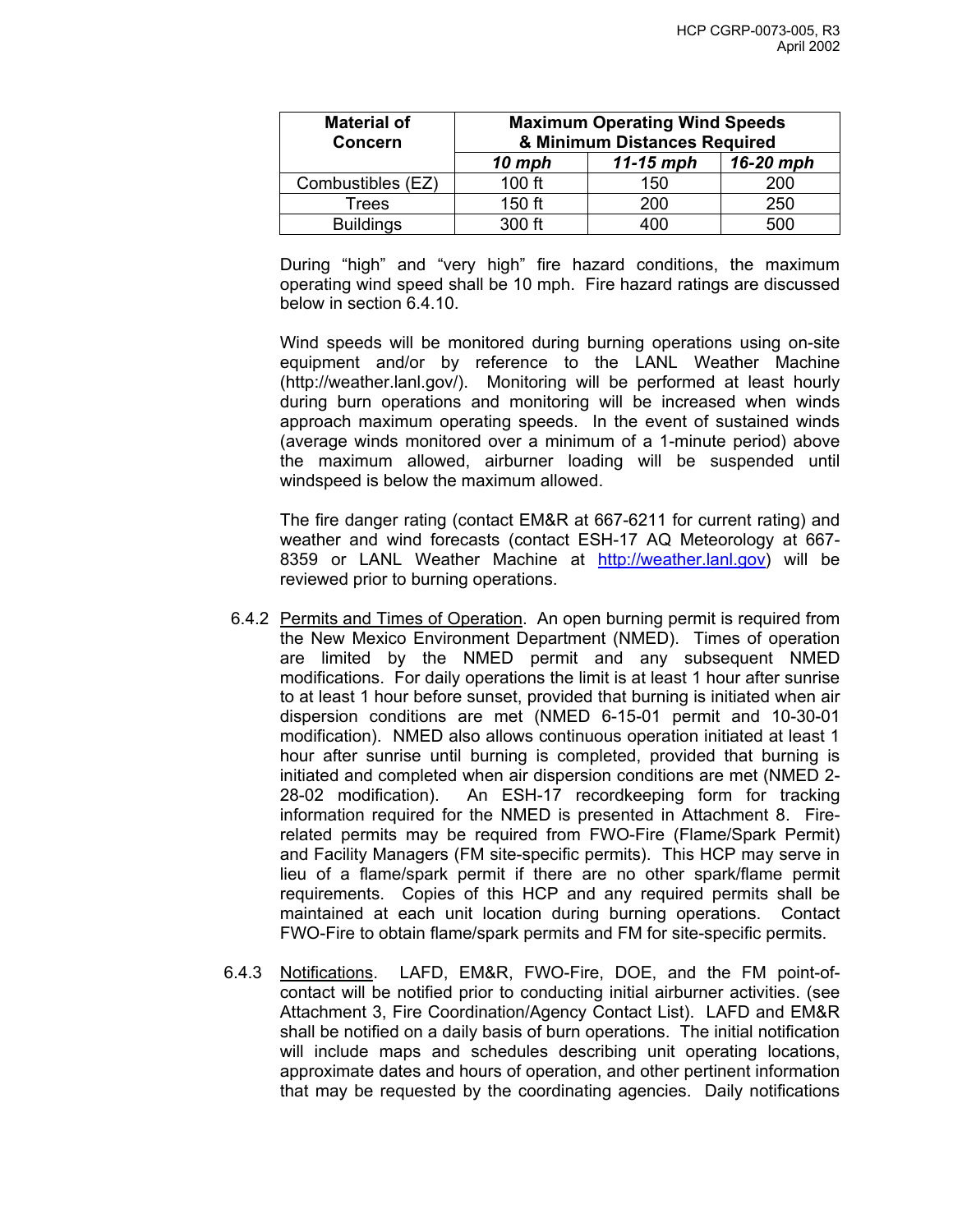may be by telephone or radio. If they request, the coordinating agencies may participate in pre-ignition briefings and may monitor on-site burn activities. Coordination will be maintained between FWO-CGRP and these agencies as appropriate.

6.4.4 On-Site Equipment and Personnel. Extinguishers (minimum 2-A:10-BC) will be present in any motorized equipment at the site, including vehicles, heavy equipment, and airburner units. Firefighting equipment (extinguishers and hand tools) for incipient stage fires will also be present. A water truck will be on-site during "high" and "very high" fire hazard conditions for incipient fires and as a water source to support fire responders. There will be safe work practice demonstration for site workers and individual worker assessment of the use of hand tools and other incipient stage firefighting equipment that may be used at the site.

During "very high" conditions, there must be either an LAFD unit or other qualified firefighting personnel and equipment agreed to by EM&R on site. Firefighters other than LAFD will have Firefighter FET2 certification in accordance with the National Wildfire Coordinating Group "Wildland and Prescribed Fire Qualifications System Guide" (PMS 310-1).

ACDs may be operated during daylight hours or on a continuous (24 hour) basis. At least three subcontractor workers (consisting of three operators or two operators and one laborer) shall be present during the 'day' shift and at least two subcontractor equipment operators will be on site during the 'night' shift. During "high" fire danger and above, FWO-CGRP personnel will be on site.

- 6.4.5 Combustible/Flammable Sources. Fuels, ignition devices, or other combustible or flammable materials will be stored in approved containers or cabinets. Ignition devices will be segregated from combustible and flammable materials. The airburner engine will not be fueled during burning operations except as allowed under the following conditions: material loading is suspended during fueling, a fire watch is posted at the fueling location with a fire extinguisher, and fueling equipment is present only for that period of time required for airburner engine fueling. It is anticipated that airburner engine fueling will only be performed during extended or continuous burning operations. Equipment fueling will be performed outside the EZ. Fueling will be monitored to prevent overfilling. All spills/releases will be reported to EM&R.
- 6.4.6 Pre-ignition Briefing and Checklist. This briefing will be performed and documented using the attached Airburner Ignition Checklist prior to each airburner ignition. In the case of extended or continuous operations the checklist will be completed and the beginning of each work shift. The briefing will include review of any permit requirements, the fire protection protocol, site-specific conditions, emergency shut-down procedures, fire and emergency response, alarm and communication procedures, and weather/wind conditions. The briefing will include FWO-CGRP site personnel and subcontractors.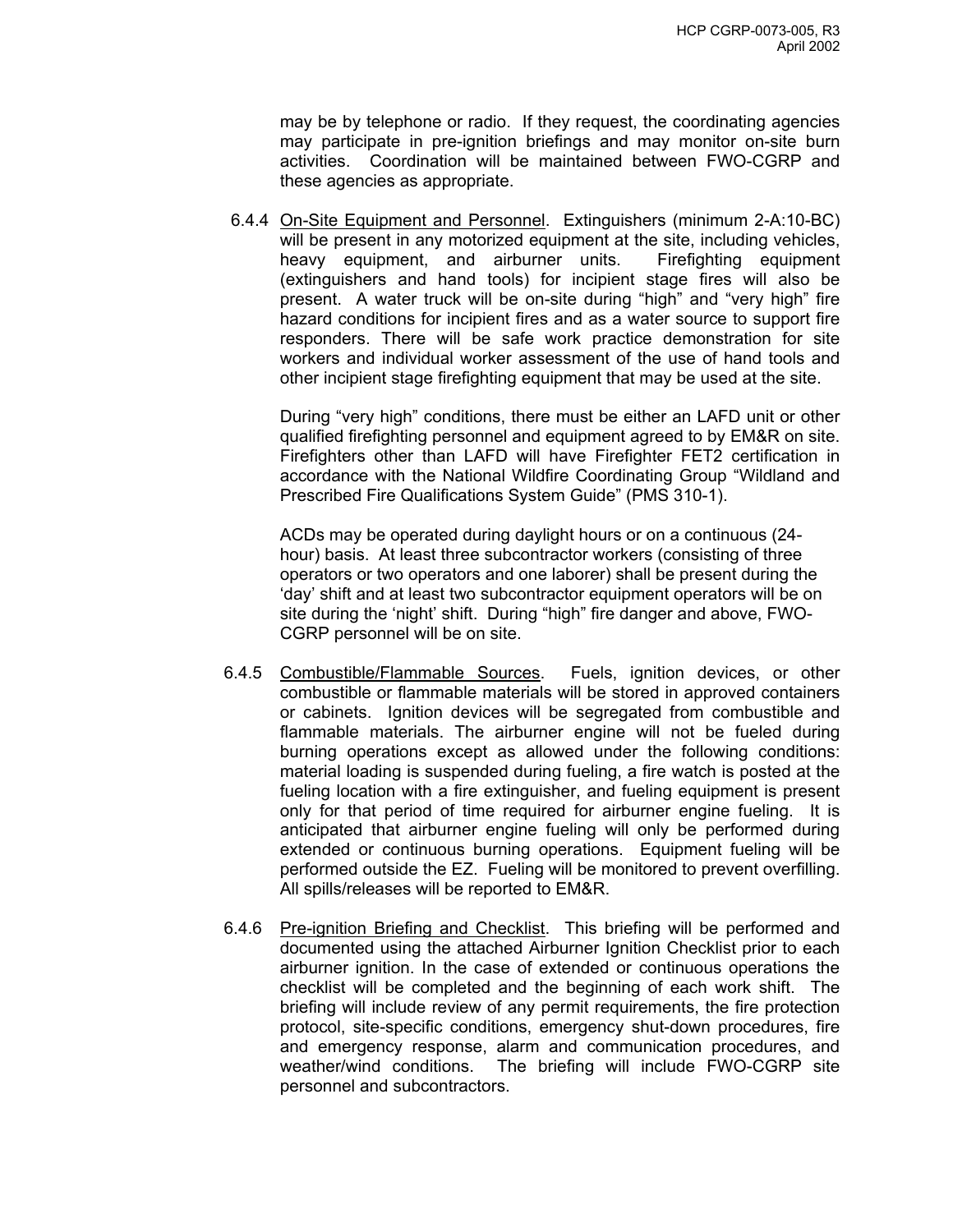- 6.4.7 Emergency Shutdown. In the event of hazardous site conditions or an operations emergency, the airburner may be shut down by applying soil (minimum 6 inch cover, equivalent to 4 cubic yards for surface ACD unit) or other smothering media. Soil/media and delivery/application means will be maintained on site during burning operations. The burning trench or firebox may be covered to prevent the escape of embers or burning material, provided the covering device or mechanism is either agreed to by EM&R or EM&R agrees that covering is not required.
- 6.4.8 Communication/Alarm Signal. An alarm and communication system will be established and made known to alert site workers and fire responders to the presence of fire hazards. On-site alarms may consist of predetermined equipment or vehicle horn signals. A LANL radio or LANL authorized telephone will be on site during burning operations.
- 6.4.9 Designated Worker/Fire Watch. The site safety officer or designee will monitor area conditions, including areas adjacent to the combustible Exclusion Zone, during fire operations. A person trained as a designated worker/fire watch will be present on site during burning operations. A designated worker/fire watch will remain for on site for at least 30 minutes after airburner operation has been discontinued. During "high" fire danger, a designated worker/fire watch will inspect the site 1 hour after airburner operation has been discontinued. During "very high" fire danger, a designated worker/fire watch will be present on site for at least 1 hour after the airburner fire has been extinguished or covered.
- 6.4.10 Fire Hazard Rating and Related Control Measures. Airburners may operate during "low", "medium", "high", and "very high" fire hazard ratings. The daily rating is determined by EM&R (contact EM&R at 667-6211 for current rating). EM&R will work with FWO-CGRP to provide morning and, in the case of extended burning, afternoon updates of the fire hazard rating. Fire hazard controls increase with increased ratings according the following matrix: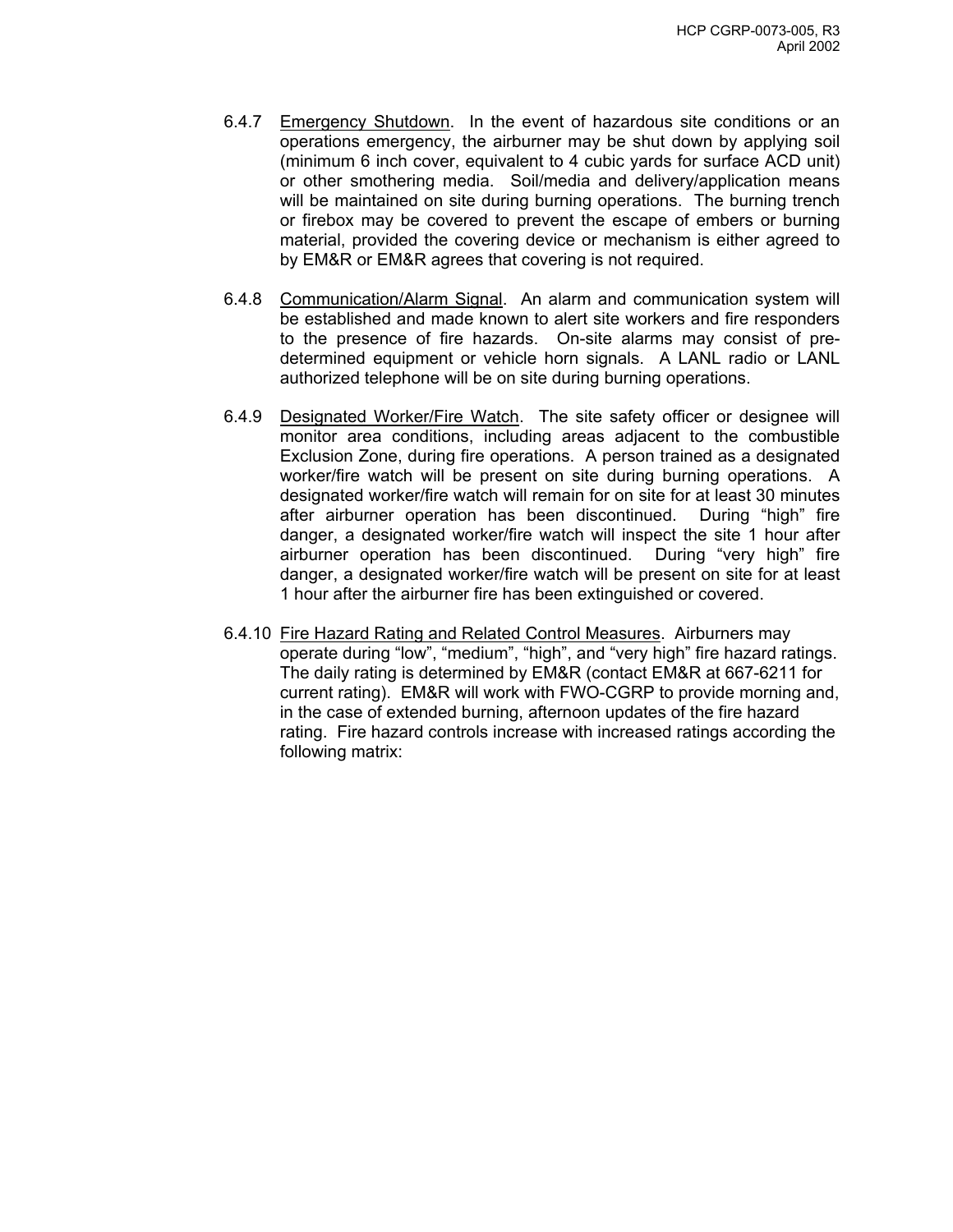| <b>Fire Hazard</b>     | <b>Max Wind</b> | <b>On-Site</b>                                                                                                      | <b>Hazard Controls</b>                                                                                                                                                                                                                      |
|------------------------|-----------------|---------------------------------------------------------------------------------------------------------------------|---------------------------------------------------------------------------------------------------------------------------------------------------------------------------------------------------------------------------------------------|
| <b>Rating</b>          | Sustained)      | <b>Equipment</b>                                                                                                    |                                                                                                                                                                                                                                             |
| Low                    | 20 mph          | Extinguishers<br>$\bullet$<br>Hand tools<br>$\bullet$                                                               | General                                                                                                                                                                                                                                     |
| Medium                 | 20 mph          | <b>LANL</b><br>radio/telephone                                                                                      |                                                                                                                                                                                                                                             |
| High                   | 10 mph          | Extinguishers<br>$\bullet$<br>Hand tools<br>$\bullet$<br><b>LANL</b><br>radio/telephone<br>Water truck<br>$\bullet$ | General<br>$\bullet$<br><b>FWO-CGRP personnel</b><br>on-site<br>Site inspection 1 hr<br>$\bullet$<br>after shutdown (300<br>feet and $\frac{1}{2}$ mile<br>downwind)                                                                        |
| Very High              | 10 mph          | Extinguishers<br>$\bullet$<br>Hand tools<br><b>LANL</b><br>radio/telephone<br><b>Water Truck</b><br>$\bullet$       | General<br>$\bullet$<br>FWO-CGRP personnel<br>$\bullet$<br>on-site<br>LAFD or qualified<br>$\bullet$<br>firefighters on site<br>Site mitigation<br>$\bullet$<br>approved by EM&R<br>24-hr fire watch (300<br>feet and 1/2 mile<br>downwind) |
| Extreme or<br>Red Flag |                 | No burning operations allowed                                                                                       |                                                                                                                                                                                                                                             |

Site mitigation measures must be approved by EM&R prior to operation during "very high" conditions. Upon notification by EM&R of a scheduled time for change to "extreme" or "red flag" conditions, ACD burn-down procedures will be initiated four hours prior to the change and shutdown will be completed two hours prior to the change. If notified that "extreme" or "red flag" conditions already exist, shutdown procedures will be immediately initiated. Communication with EM&R is maintained with a LANL radio, cellular telephone, and/or a pager.

During "high" fire danger and above, FWO-CGRP will be on site during ACD operation and participate in site monitoring and designated worker/fire watch duties. During "very high" conditions, there must be either an LAFD unit or other qualified firefighting personnel and equipment agreed to by EM&R on site. Firefighters other than LAFD will have Firefighter FET2 certification in accordance with the National Wildfire Coordinating Group "Wildland and Prescribed Fire Qualifications System Guide" (PMS 310-1). During "very high" and above conditions the 24-hour fire watch requirement may be discontinued if the burning trench or firebox is covered to prevent the escape of embers or burning material, provided the covering device or mechanism is agreed to by EM&R, or if EM&R agrees that covering is not required.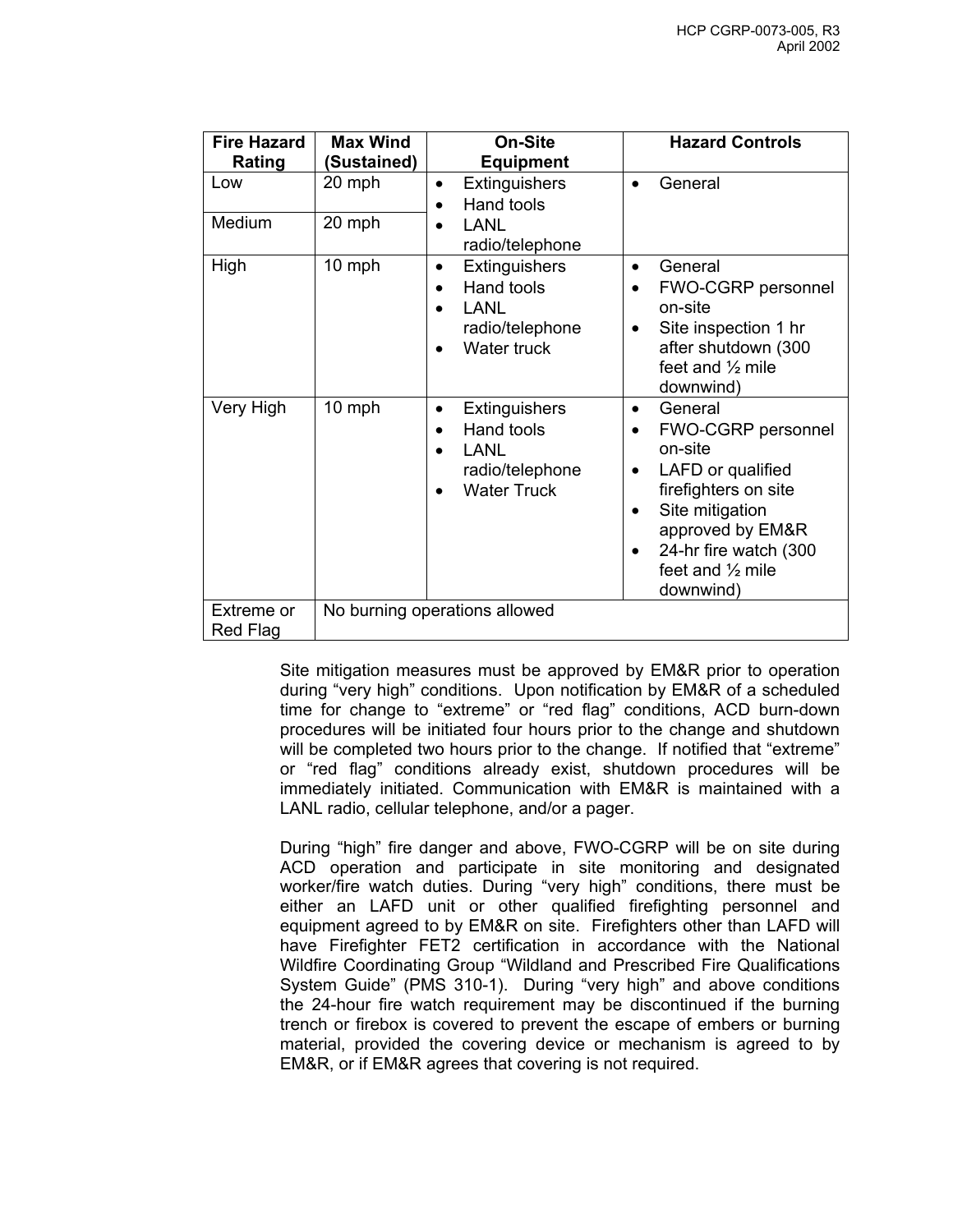## 7.0 Ash Management

- 7.1 Scope. Burned forest fuels will be reduced by at least 95 percent to ash. Ash management tasks will include removal, storage, and land application or transfer to a disposal facility. Associated hazards include residual embers, airborne emissions, minimally corrosive (caustic) chemical character, and runoff potential. There is a potential for residual depleted uranium and beryllium in the ash as a result of operational activities. Prior to either land application or transfer to a disposal facility, the ash will be sampled in accordance with EPA criteria and a radiological survey will be performed. Land application will be conducted in accordance with ESH-17, ESH-18, and/or ESH-19 requirements. Transfer and disposal of the ash will be conducted in accordance with NMED and Department of Transportation (DOT) requirements.
- 7.2 Equipment. Ash removal will be performed using a vacuum/cyclone system or equipment such as a track hoe or front end loader. Temporary storage may be in-situ (trench or firebox); however in-situ storage will not exceed 5 working days. Storage for additional management or transfer will be in closed roll-off type containers, covered truck bed or trailer, or specially bagged/wrapped. The storage container or trench should be periodically inspected for several days following transfer for any residual embers or smoke. Hydromulch or spreader equipment will be used for land application.
- 7.3 Hazard Controls Measures.
	- 7.3.1 Emission Control
		- Vacuum transfer
		- Minimize free fall or spread distance
		- Wet suppression
		- Transfer/apply in low wind velocity
	- 7.3.2 Erosion/Runoff Control
		- Application to level (<5-10% slope) ground
		- Hydromulch (seed, nutrient, and tackifier) mixing
		- Implementation of runoff best management practices (BMPs)
	- 7.3.3 Work Controls/PPE
		- Work will be upwind to the extent possible
		- Dust conditions will be evaluated (see Section 5.4.7)
		- Respiratory protection (as needed based on determination by Project Safety Coordinator)
	- 7.3.4 Fire Hazard Control
		- Wet suppression over ash during transfer
		- Additional wet suppression in container as needed
		- Close container following transfer and periodically inspect
- 8.0 Record Keeping

The NMED has record keeping requirements as a component of the Open Burn Permit. These requirements are augmented by the Air Quality Group (ESH-17) and include time of sunrise, time of sunset, weight or volume of materials burned, and start and stop time of the airburners. These record keeping requirements must be maintained individually for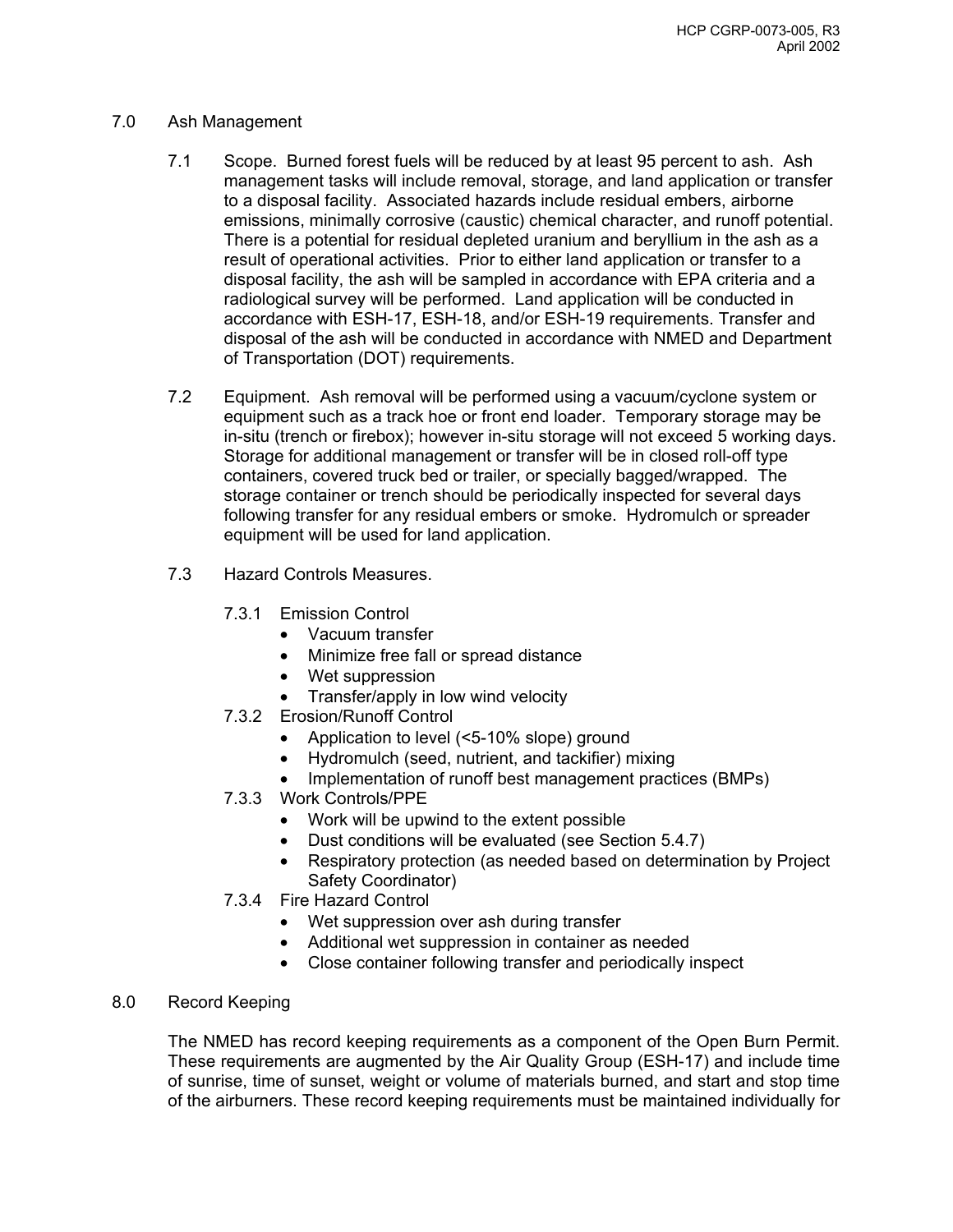each airburner operated. ESH-17 will provide the form on which these NMED permit requirements will be tracked.

- 9.0 Essential Equipment to Safe Operations.
	- Effective means of communication and summoning emergency assistance
	- Wind directional and speed capability
	- Work boots and hard hats
	- Hearing protection, either muffs or foam plugs with appropriate noise reduction rating – NNR (ANSI approved)
	- Eye protection (ANSI approved)
	- Sufficient hydration liquids
	- Appropriate clothing (fire-resistant clothing is required within combustible Exclusion Zone)
	- Personal fall arrest system (within trench Control Access Zone)
- 10.0 Knowledge, Skills, and Abilities Necessary to Operation Controls and Perform the Work Safely.
	- 10.1 Training Necessary to Obtain Pre-requisite Knowledge and Skills.
	- General Employee Training (GET) if on-site for more than 10 days
	- Fire Extinguisher Hands-On Training (Course No. 9893)
	- Fire Extinguisher: Designated Worker and Fire Watch (Course No. 15672)
	- First Aid/CPR (Course No. 3574)
	- Thermal Stress Awareness (Course No. 18649)
	- Fall Protection (refer to Fall Protection Plan)
	- Hazard Communication
	- 10.2 Contractor personnel will be qualified to operate heavy equipment.
- 11.0 Description of Residual Materials Generated.

Wood material will be reduced 95-98 percent to ash. Ash may be left in place in a trench (up to 5 working days) or periodically transferred to another management location.

12.0 Residual Risk Estimate

The residual risk for general fieldwork is: LOW. Implementation of the HCP reduces the likelihood of catastrophic personnel injury, environmental harm/liability, or property damage to "remote" (highly to extremely unlikely).

13.0 Emergency Actions

Failure of a control measure will prompt, at a minimum, the immediate communication to the designated Safety Officer. The severity of the incident will determine the appropriate response. An Emergency Response contact list is present in Attachment 3. EM&R Emergency Instructions are presented in Attachment 4. Airburner site location maps are presented in Attachment 7.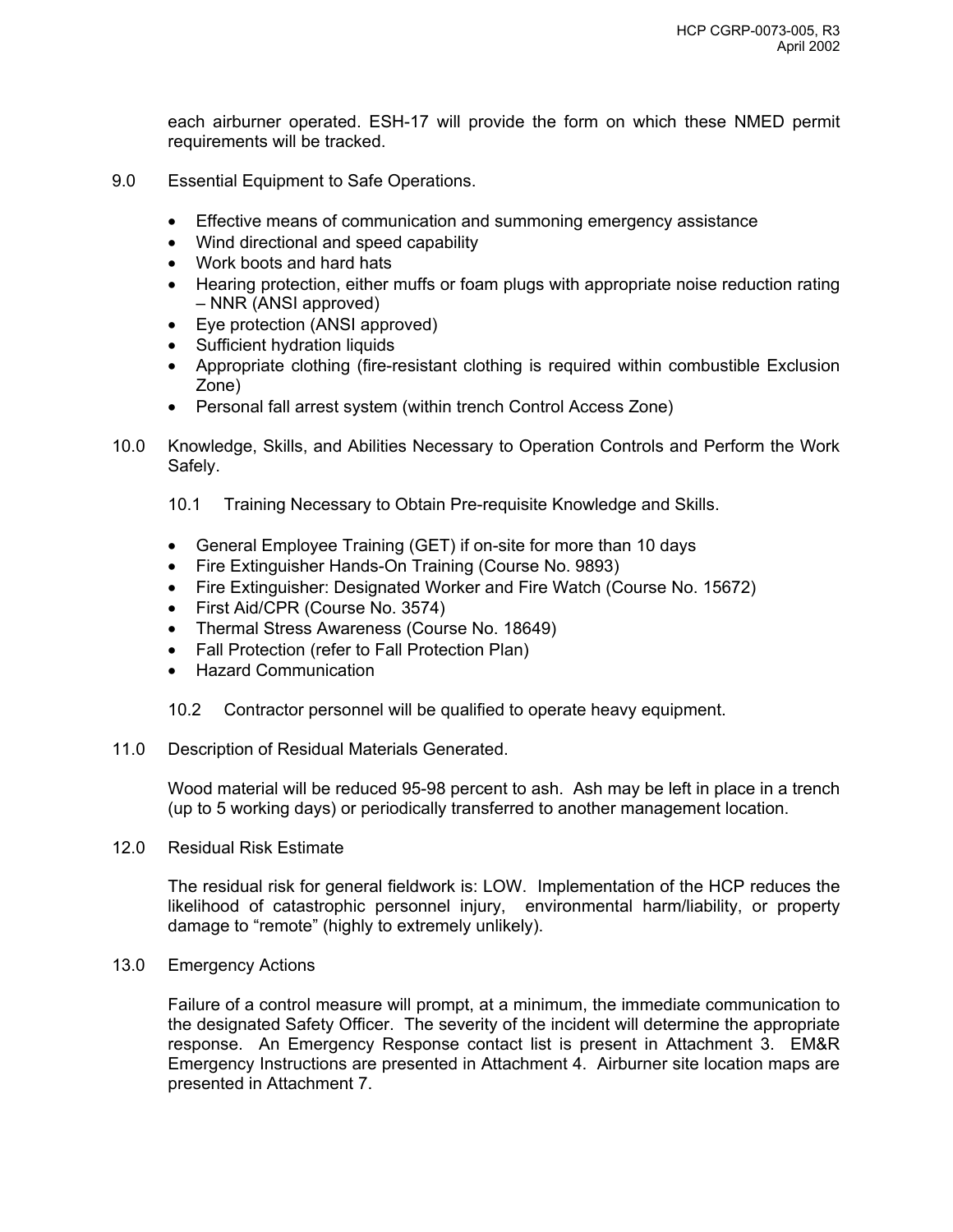14.0 Change Control Process.

All changes to this document will be controlled by FWO-CGRP. Changes will be reviewed by the appropriate subject matter expert (SME) and subsequently recorded in section 14.1 of this HCP.

14.1 Record of Changes to this HCP.

This table lists the revision history and effective dates of this procedure.

| <b>Revision</b> | <b>Date</b>   | <b>Description Of Changes</b>                     |
|-----------------|---------------|---------------------------------------------------|
| R <sub>0</sub>  | $11 - 5 - 01$ | New document.                                     |
| R1              | $2 - 28 - 02$ | <b>Revise Fire Protection Protocol</b>            |
| R <sub>2</sub>  | $3 - 20 - 02$ | Revise Fire Protection Protocol and minor changes |
| R <sub>3</sub>  | $4 - 10 - 02$ | Revise Fire Protection Protocol and minor changes |
|                 |               |                                                   |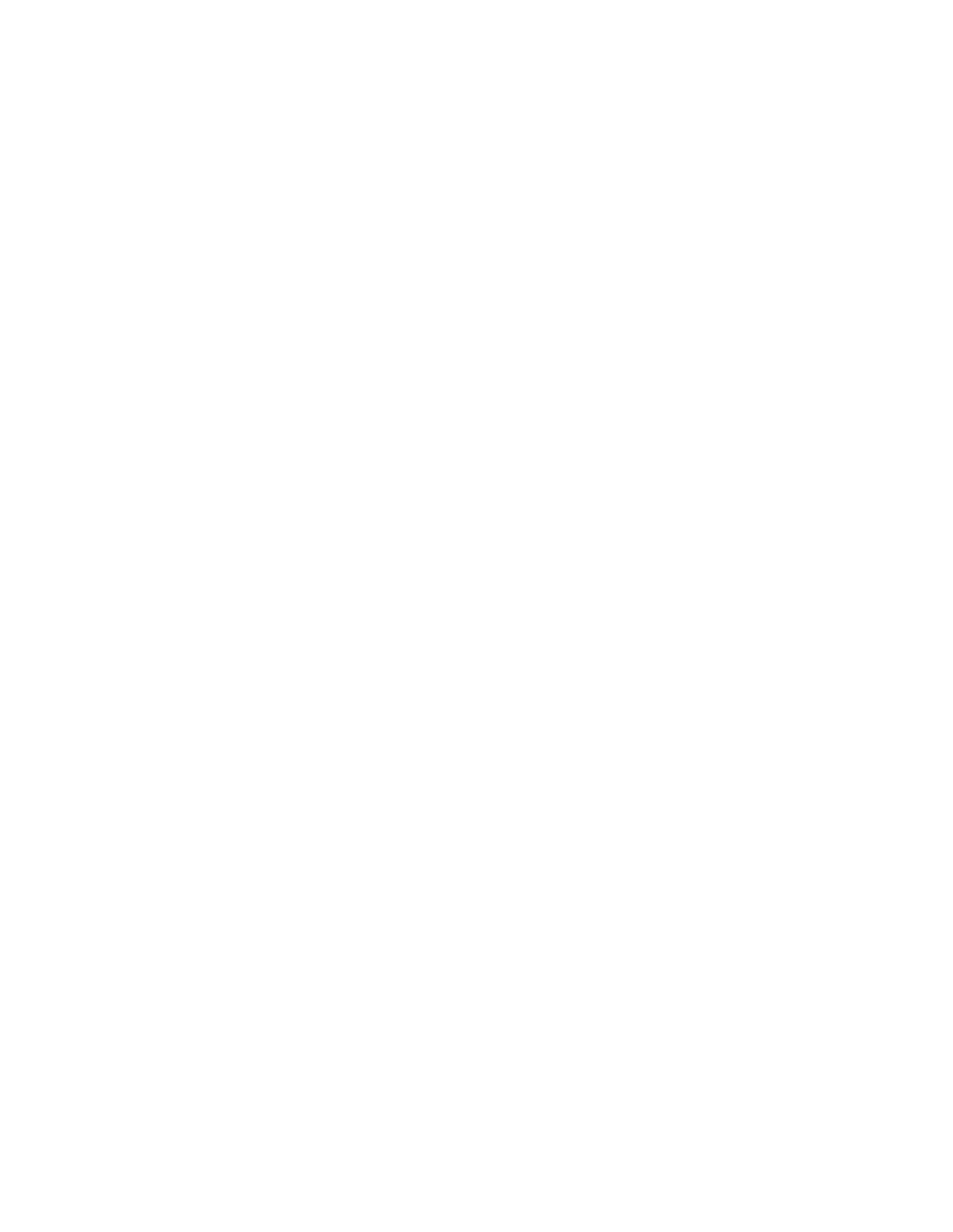| Category             | <b>Hold Point</b>                      | <b>Response Action</b>                                                                                                                                                                                                                                               | <b>Startup or Continue</b><br><b>Operation</b>                                                |
|----------------------|----------------------------------------|----------------------------------------------------------------------------------------------------------------------------------------------------------------------------------------------------------------------------------------------------------------------|-----------------------------------------------------------------------------------------------|
| Environment          | Wind limit exceeded,                   | Suspend loading<br>٠<br>Monitor winds<br>$\blacksquare$                                                                                                                                                                                                              | Wind within limit                                                                             |
|                      | Opacity limit exceeded                 | Assess condition<br>$\blacksquare$<br>Take corrective action<br>$\blacksquare$<br>Record on field card<br>$\blacksquare$                                                                                                                                             | Opacity within limit                                                                          |
|                      | Atmospheric stability<br>outside range | Pre-ignition: monitor LANL<br>٠<br><b>Weather Machine</b><br>Pre-burndown: continue loading<br>π                                                                                                                                                                     | Atmospheric stability<br>within range                                                         |
|                      | Lightning                              | Suspend loading<br>π<br>Continue fire watch with<br>$\blacksquare$<br>appropriate sheltering                                                                                                                                                                         | Site Safety Officer<br>authorization                                                          |
| Fire                 | Ignition                               | Pre-ignition checklist                                                                                                                                                                                                                                               | Checklist complete                                                                            |
|                      | Rating very high or<br>less            | Hazard controls in place                                                                                                                                                                                                                                             | Controls documented                                                                           |
|                      | Rating extreme or red<br>flag          | Suspend loading<br>π<br>Cover or emergency shutdown<br>٠                                                                                                                                                                                                             | Rating very high or less                                                                      |
|                      | Fire (incipient)                       | Suspend loading<br>$\blacksquare$<br>Fire suppression (fire watch or<br>٠<br>authorized responder)<br>Fire watch monitor<br>٠<br>Assess and correct/mitigate<br>$\blacksquare$<br>cause and contributing conditions<br>Document<br>٠                                 | Site Safety Officer<br>authorization                                                          |
|                      | Fire (not incipient)                   | Suspend loading<br>٠<br>Fire responder and FMU notified<br>$\blacksquare$<br>Fire suppression (authorized<br>$\blacksquare$<br>responder)<br>Fire watch monitor<br>π<br>Assess and correct/mitigate<br>٠<br>cause and contributing conditions<br>Document<br>٠       | <b>Project Safety</b><br>٠<br>Officer<br>authorization<br>FMU authorization<br>$\blacksquare$ |
| Health and<br>Safety | Unsafe action or<br>unsafe condition   | Suspend action<br>π<br>Assess cause and contributing<br>٠<br>conditions<br>Correct condition<br>п<br>Document<br>٠                                                                                                                                                   | Site Safety Officer<br>authorization                                                          |
|                      | Injury                                 | Suspend operation<br>٠<br>First aid or appropriate initial<br>$\blacksquare$<br>response<br>Notify Site Safety Officer and<br>$\blacksquare$<br>other as appropriate<br>Document<br>٠<br>Assess cause and contributing<br>٠<br>conditions<br>Correct conditions<br>٠ | Site Safety Officer<br>authorization                                                          |
| Equipment            | Malfunction                            | Assess<br>٠<br>Suspend operation, if appropriate<br>٠<br>Repair equipment                                                                                                                                                                                            | Subcontractor foreman<br>authorization                                                        |

# **TABLE 1. Hazard Assessment Hold Points and Response Actions.**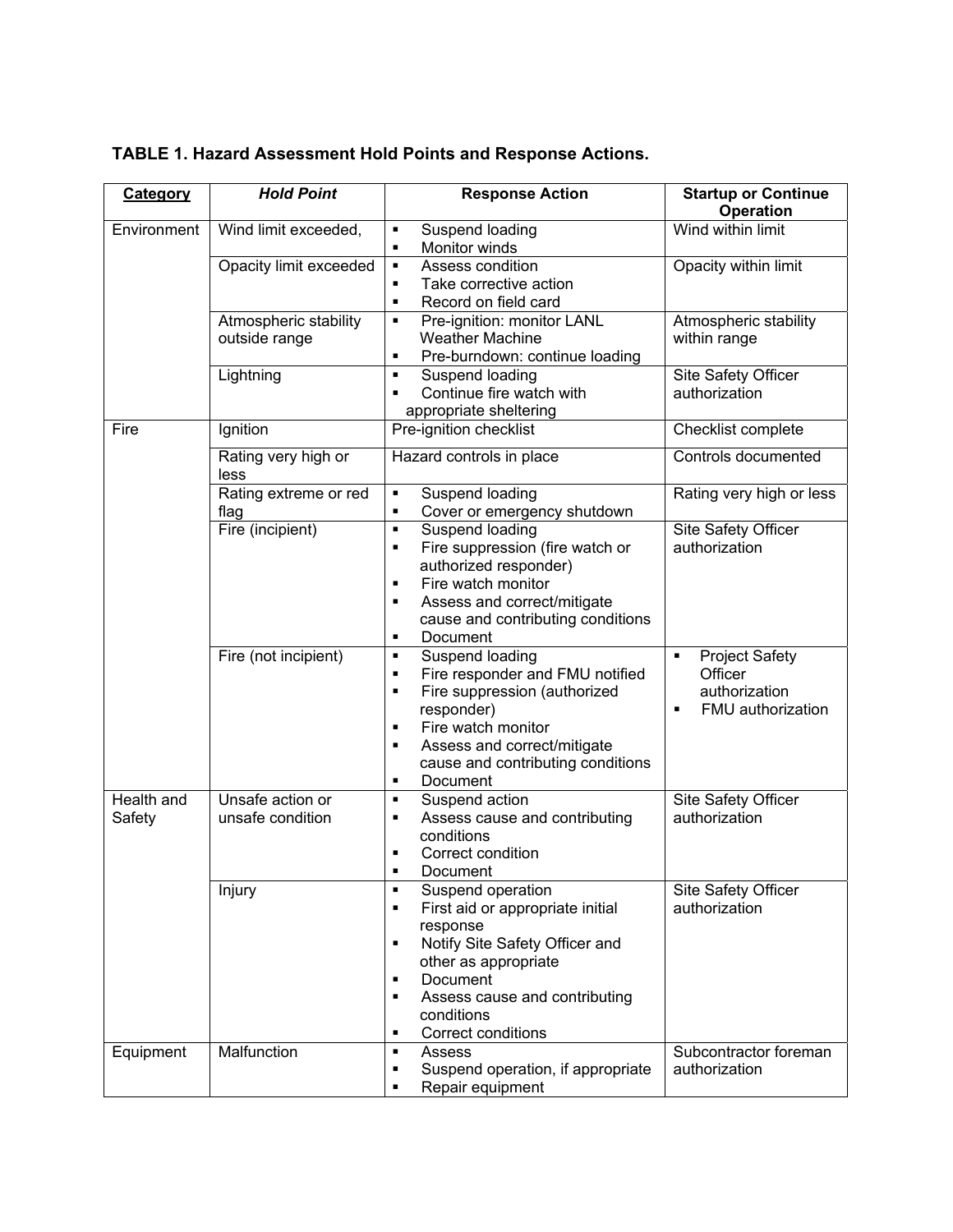| Category                                | <b>Hold Point</b>            | <b>Response Action</b>                                                                                                                | <b>Startup or Continue</b><br><b>Operation</b> |
|-----------------------------------------|------------------------------|---------------------------------------------------------------------------------------------------------------------------------------|------------------------------------------------|
| Spill                                   | Chemical spill or<br>release | Suspend operation<br>п<br>Contain<br>п<br>Notify Safety Officer and EM&R<br>п<br>Respond/cleanup as appropriate<br>п<br>Document<br>п | <b>Site Safety Officer</b><br>authorization    |
| <b>FMU</b><br>Operational<br>Constraint | <b>FMU Notification</b>      | Suspend loading or initiate<br>emergency shutdown as appropriate                                                                      | <b>FMU</b> notification                        |

| <b>TABLE 1. Hazard Assessment Hold Points and Response Actions (Cont.).</b> |  |
|-----------------------------------------------------------------------------|--|
|-----------------------------------------------------------------------------|--|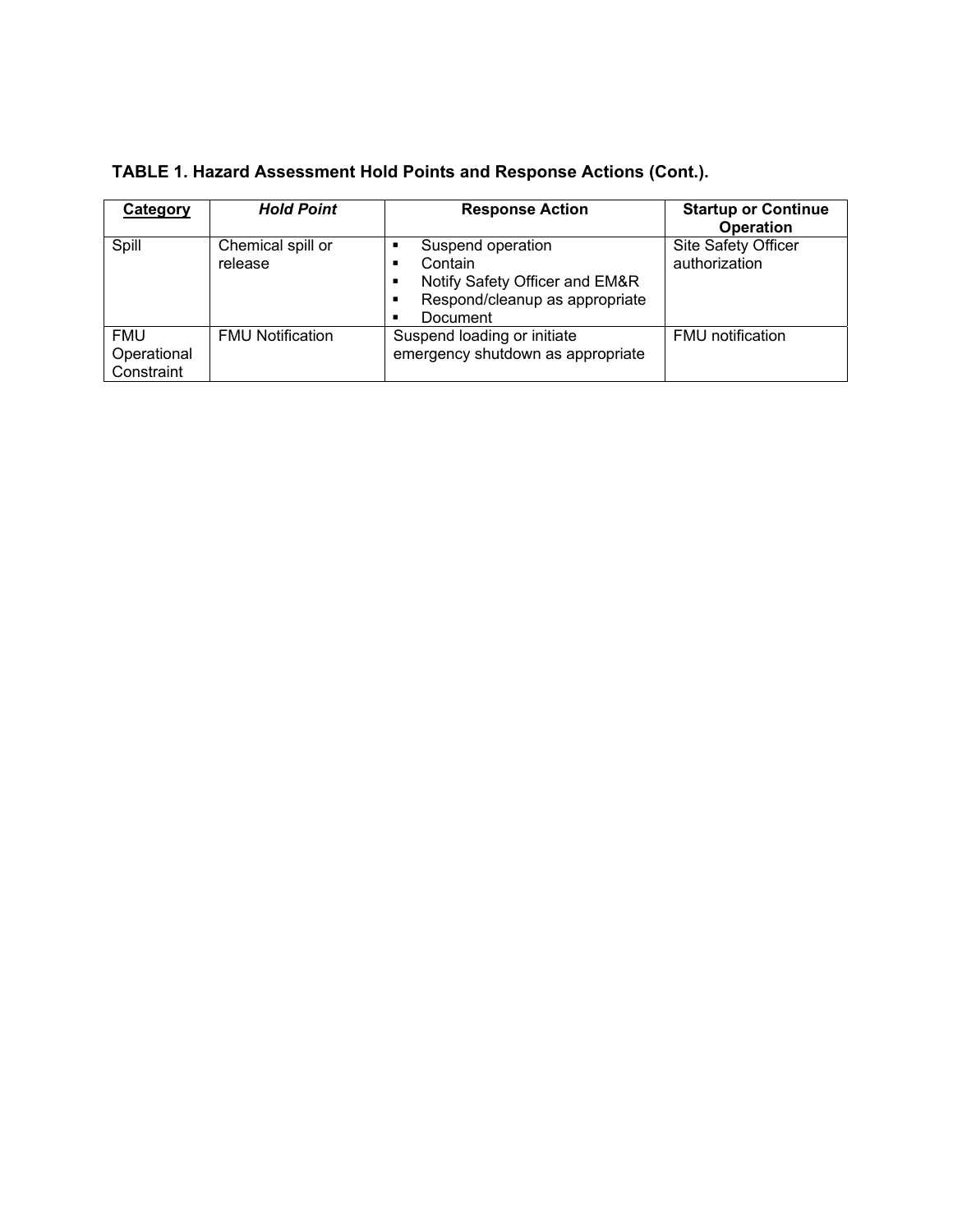# **Attachment 1 Statement of Worker Involvement**

I participated in the review and writing of this Hazard Control Plan: Air Curtain Destructor (Airburner) **Operations** 

| <b>Employee Name</b><br>(Please Print) | <b>Employee Signature</b> | $\mathsf{Z}\#$ | <b>Date</b> |
|----------------------------------------|---------------------------|----------------|-------------|
|                                        |                           |                |             |
|                                        |                           |                |             |
|                                        |                           |                |             |
|                                        |                           |                |             |
|                                        |                           |                |             |
|                                        |                           |                |             |
|                                        |                           |                |             |
|                                        |                           |                |             |
|                                        |                           |                |             |
|                                        |                           |                |             |
|                                        |                           |                |             |
|                                        |                           |                |             |
|                                        |                           |                |             |
|                                        |                           |                |             |
|                                        |                           |                |             |
|                                        |                           |                |             |
|                                        |                           |                |             |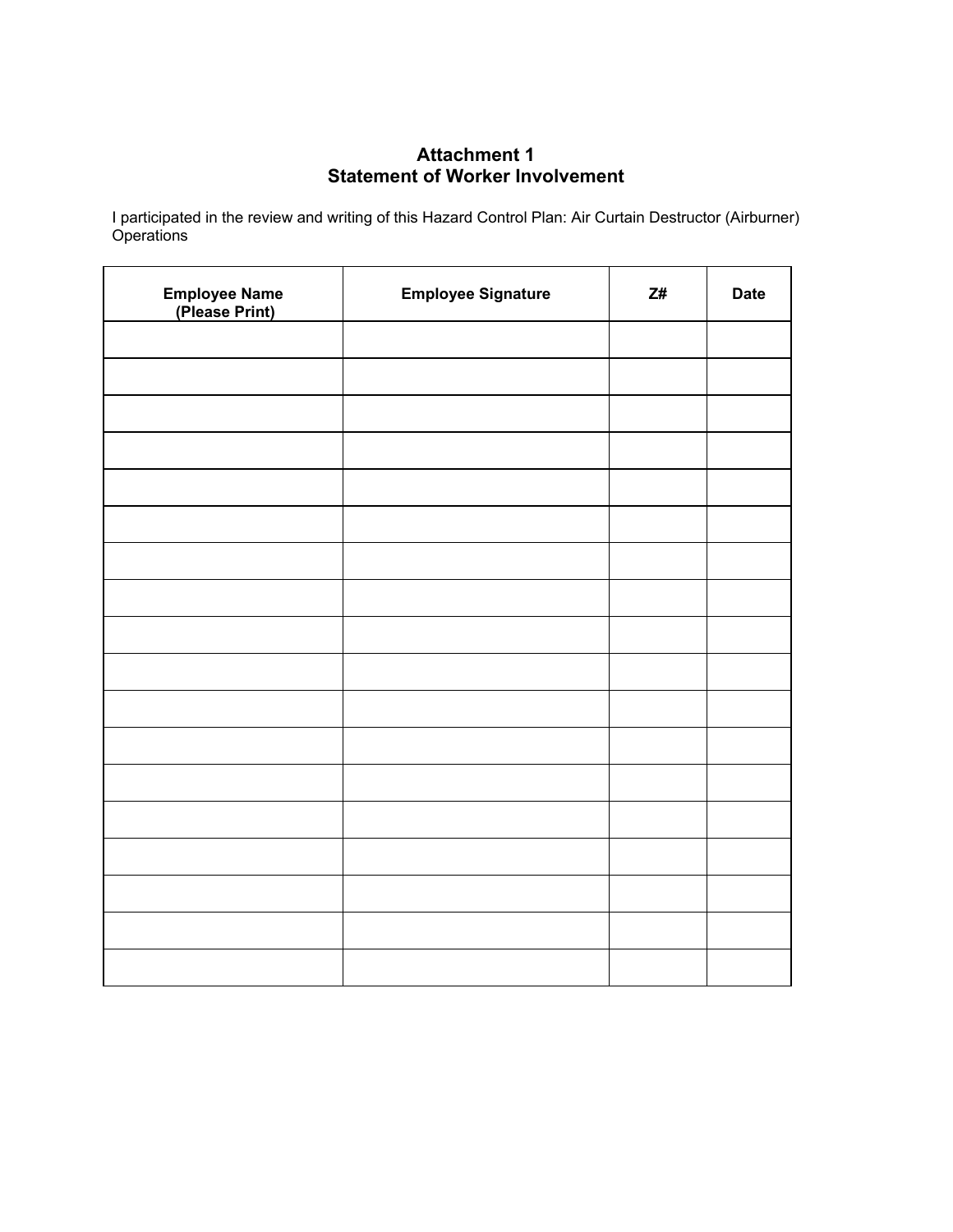The signature of Group Management has authorized you to perform the work in this HCP. Your signature below acknowledges that you have read and understand the HCP (HCP Number: CGRP-0073-005, R3).

| <b>Employee Name</b><br>(Please Print) | <b>Employee Signature</b> | Z# | <b>Date</b> |
|----------------------------------------|---------------------------|----|-------------|
|                                        |                           |    |             |
|                                        |                           |    |             |
|                                        |                           |    |             |
|                                        |                           |    |             |
|                                        |                           |    |             |
|                                        |                           |    |             |
|                                        |                           |    |             |
|                                        |                           |    |             |
|                                        |                           |    |             |
|                                        |                           |    |             |
|                                        |                           |    |             |
|                                        |                           |    |             |
|                                        |                           |    |             |
|                                        |                           |    |             |
|                                        |                           |    |             |
|                                        |                           |    |             |
|                                        |                           |    |             |
|                                        |                           |    |             |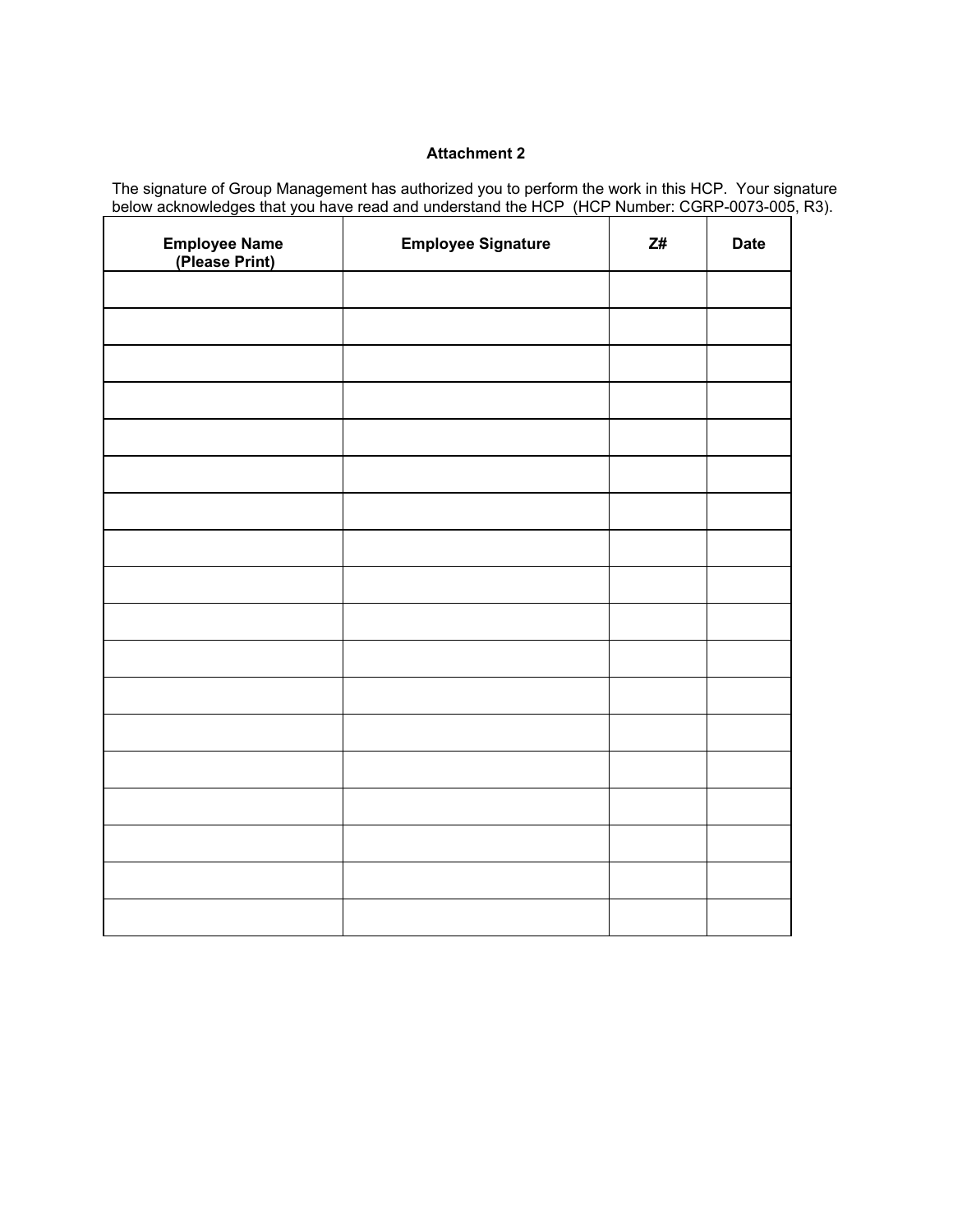# **EMERGENCY RESPONSE AND FIRE PROTECTION PROTOCOL FIRE COORDINATION/AGENCY CONTACT LIST**

| <u>Agency</u>                                                     | <b>Contact</b>                                  | <b>Phone</b>       | <b>Cell Phone</b> | <u>Pager</u>              |
|-------------------------------------------------------------------|-------------------------------------------------|--------------------|-------------------|---------------------------|
| <b>EMERGENCY</b>                                                  |                                                 | 911 or<br>667-6211 |                   |                           |
| <b>FWO-Fire</b>                                                   | <b>Rob Farris</b>                               | 665-0283           | 699-1971          | 665 9800 ext.<br>104-6644 |
| <b>Facility Manager</b>                                           | David Padilla                                   | 667-2408           | 699-2816          | 996-4583                  |
| <b>LAFD</b>                                                       | <b>Battalion Chief</b><br><b>LAFD Station 1</b> | 667-7026           |                   |                           |
| EM&R                                                              |                                                 | 667-6211           |                   |                           |
| <b>FWO-CGRP Safety</b><br>Coordinator                             | Mike Pannell                                    | 665-2996           | 699-1361          | 996-3355                  |
| <b>FWO-CGRP</b><br>Airburner Project<br><b>Safety Coordinator</b> | Michael Dennis                                  | 665-0510           | 699-1268          | 996-1465                  |
|                                                                   |                                                 |                    |                   |                           |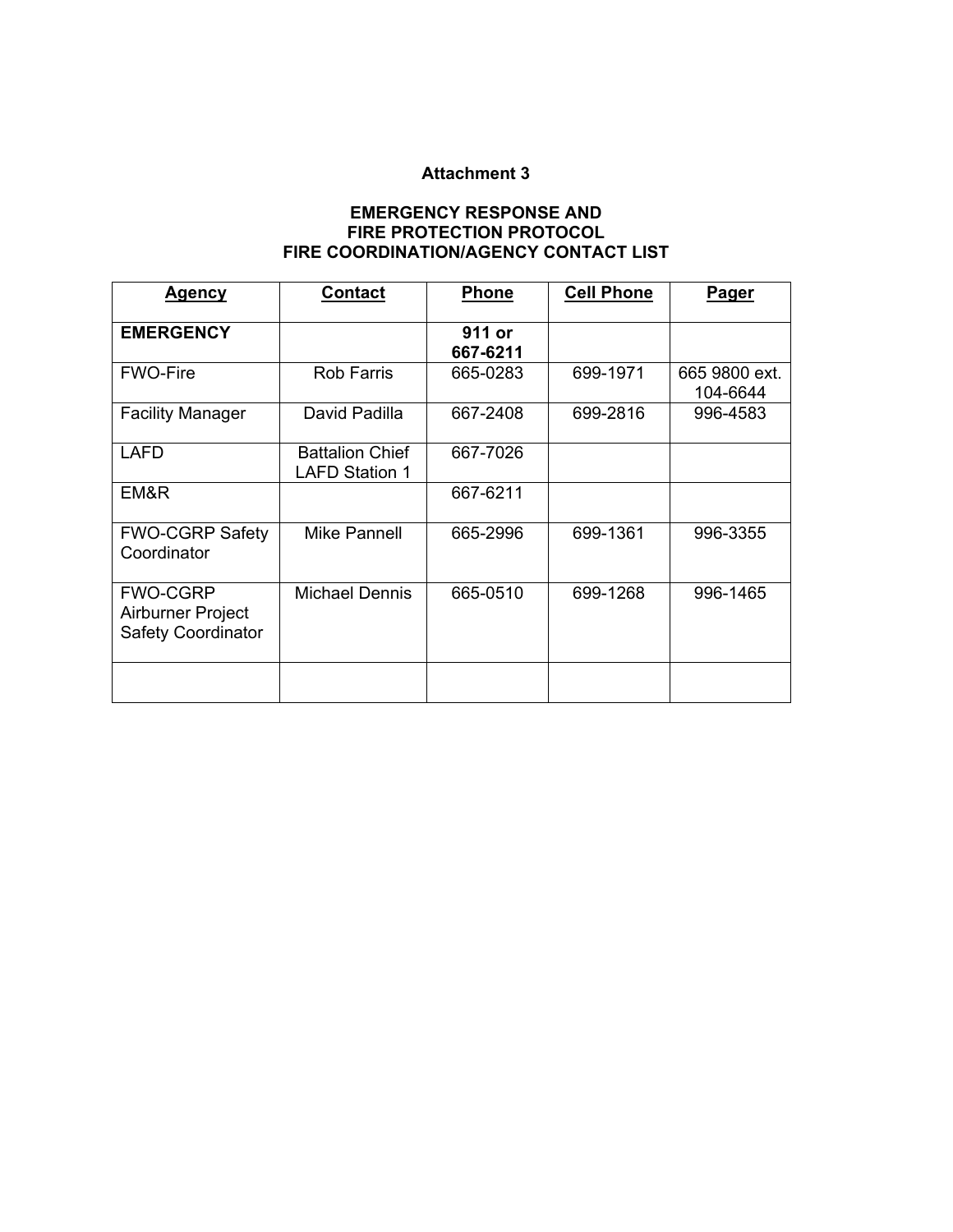#### **EM&R CONTACT CHECKLIST (911 OR 667-6211)**

If it becomes necessary to call for emergency services (radio, 911, or 667-6211), have the following information available:

- Site name /location (identify as Air Curtain Destructor or "thinning slash burning" operation at TA-16 "Borrow Pit" area near Fire Station 5)
- $\Box$  Nature of emergency
- $\Box$  Number of people involved
- **Q** Caller Name
- $\Box$  Name and condition of affected employees
- □ Actions taken and assistance required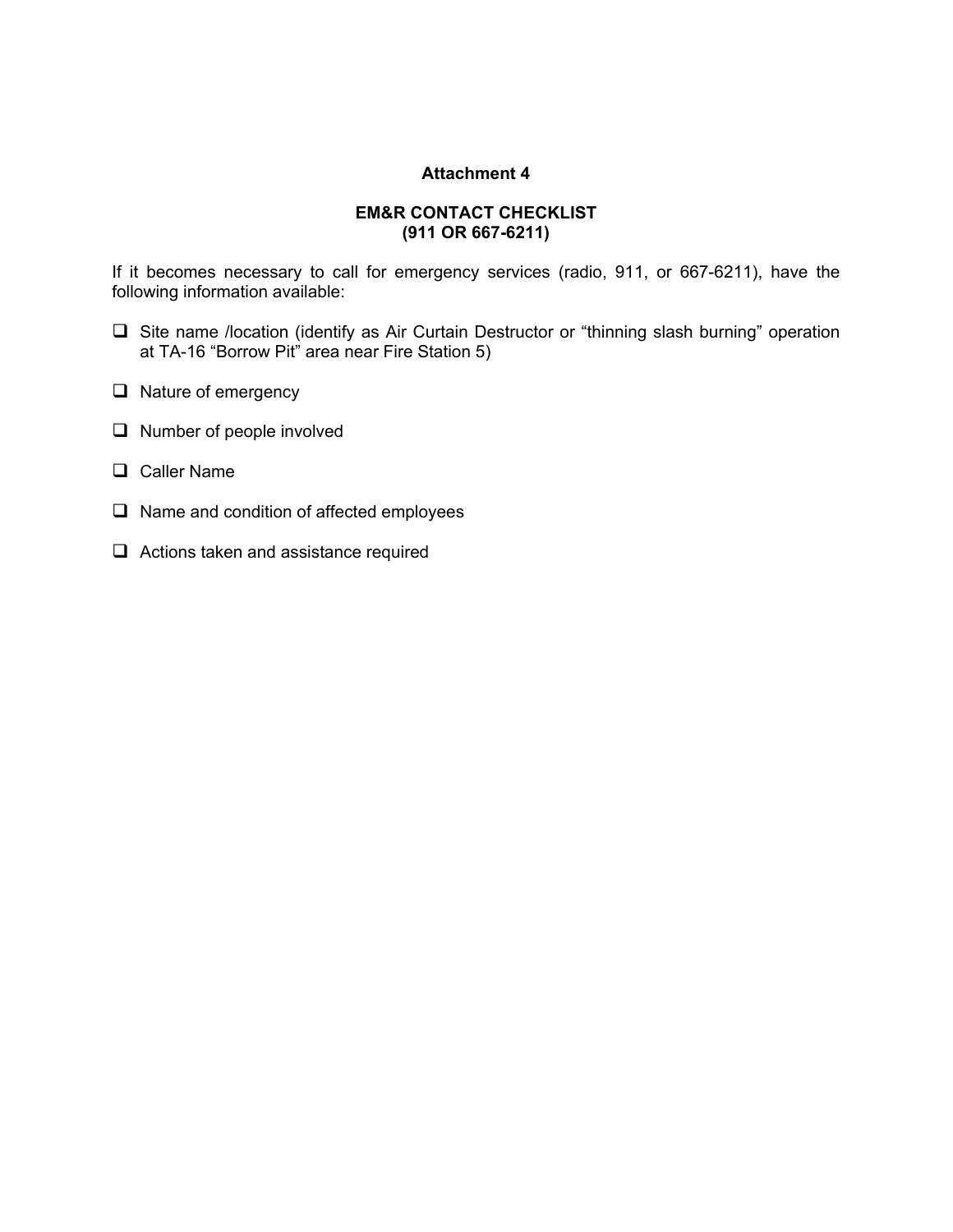# **Attachment 5 AIRBURNER PRE-IGNITION BRIEFING CHECKLIST (MANDATORY FOR EACH IGNITION)**

| <b>Fire Hazard Control</b>                                                                                                       | <b>Yes</b> | <b>No</b> | <b>NA</b> | <b>Notes/Corrections</b> |
|----------------------------------------------------------------------------------------------------------------------------------|------------|-----------|-----------|--------------------------|
| Fire protection protocol reviewed                                                                                                |            |           |           |                          |
| Limits of CAZ (control access zone for<br>trench fall protection) and EZ (combustible<br>exclusion zone) known by site personnel |            |           |           |                          |
| Any required flame/spark permit on-site                                                                                          |            |           |           |                          |
| NMED permit record keeping form on-site<br>(Attachm. 8)                                                                          |            |           |           |                          |
| EM&R and LAFD notified by phone or<br>radio of day's burn activity (Attachm. 2)                                                  |            |           |           |                          |
| Emergency contact list on-site (List<br>Attachm. 2)                                                                              |            |           |           |                          |
| Extinguishers and incipient firefighting<br>equipment on-site and locations known                                                |            |           |           |                          |
| Water tank/source on-site                                                                                                        |            |           |           |                          |
| Airburner fire smothering media and<br>delivery means available                                                                  |            |           |           |                          |
| Emergency shutdown procedure reviewed                                                                                            |            |           |           |                          |
| Equipment hydraulic systems inspected                                                                                            |            |           |           |                          |
| Ignition procedure reviewed                                                                                                      |            |           |           |                          |
| Approved storage for ignition devices and<br>combustible/flammable materials                                                     |            |           |           |                          |
| Equipment fueling outside EZ                                                                                                     |            |           |           |                          |
| Airburner engine fueled (if fuel during<br>burn, fire watch with extinguisher req.)                                              |            |           |           |                          |
| On-site communication/alarm system                                                                                               |            |           |           |                          |
| External communication/alarm system<br>(LANL radio or telephone)                                                                 |            |           |           |                          |
| Designated worker/fire watch trained<br>person on-site                                                                           |            |           |           |                          |
| Fire weather/wind forecast reviewed                                                                                              |            |           |           |                          |
| Fire hazard rating low, medium, high or<br>very high (not extreme or red flag)                                                   |            |           |           |                          |
| If fire hazard rating high water truck on site                                                                                   |            |           |           |                          |
| If fire hazard rating high very high, water<br>truck and LAFD or qualified firefighters<br>and equipment on site                 |            |           |           |                          |
| Wind/weather condition monitoring on-site                                                                                        |            |           |           |                          |

**Note**: Ignition will not proceed until "NO" responses are addressed/corrected and documented.

 $\_$  , and the set of the set of the set of the set of the set of the set of the set of the set of the set of the set of the set of the set of the set of the set of the set of the set of the set of the set of the set of th  $\_$  , and the set of the set of the set of the set of the set of the set of the set of the set of the set of the set of the set of the set of the set of the set of the set of the set of the set of the set of the set of th

| Conducted by: |  |
|---------------|--|
|---------------|--|

Conducted by: \_\_\_\_\_\_\_\_\_\_\_\_\_\_\_\_\_\_\_\_\_\_\_\_\_\_\_\_\_\_\_\_\_\_\_\_\_\_\_\_\_\_\_\_Date/Time: \_\_\_\_\_\_\_\_\_\_\_\_\_\_\_\_

Notes/Additional Items Covered\_\_\_\_\_\_\_\_\_\_\_\_\_\_\_\_\_\_\_\_\_\_\_\_\_\_\_\_\_\_\_\_\_\_\_\_\_\_\_\_\_\_\_\_\_\_\_\_\_\_\_\_\_\_\_\_\_\_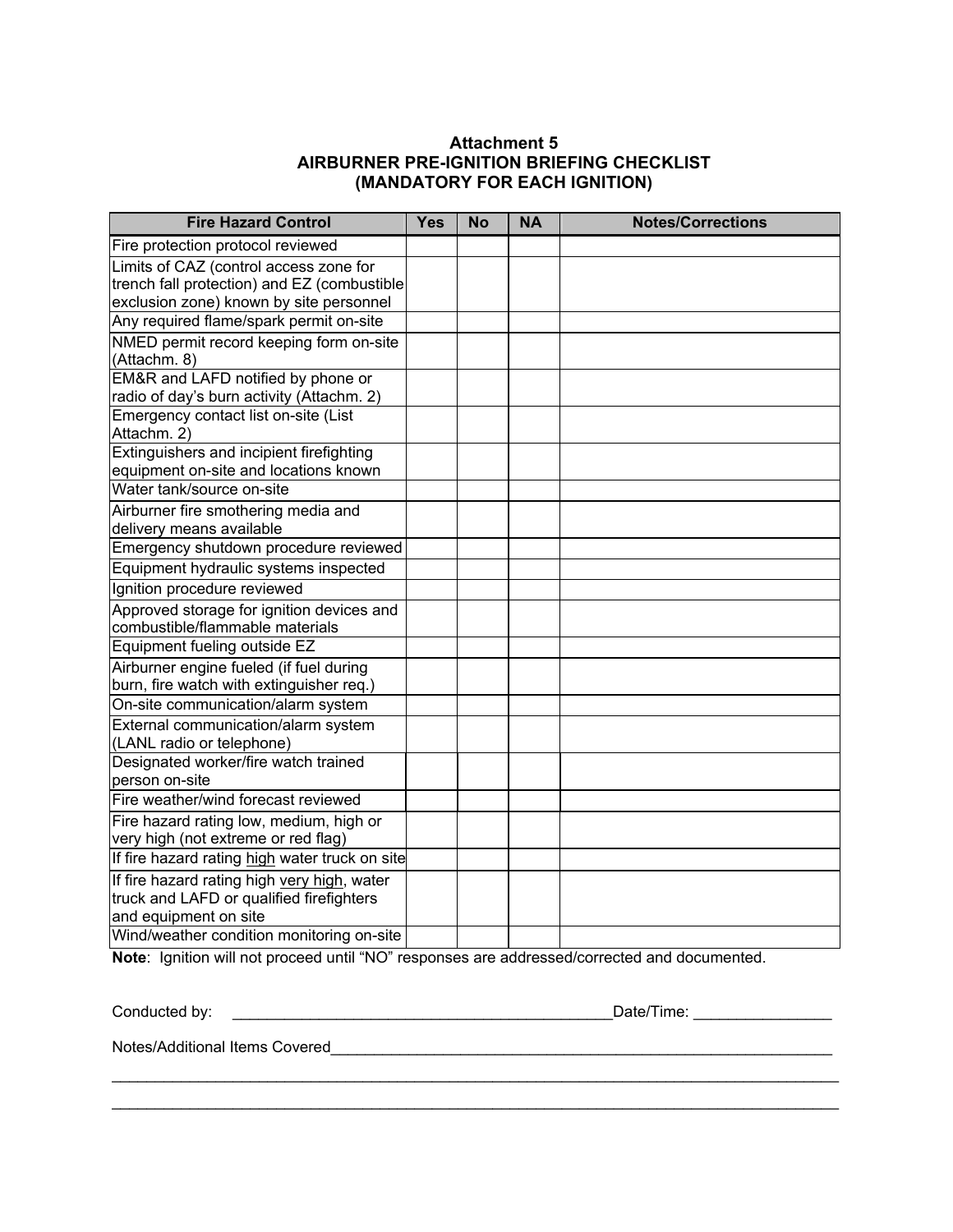# **Attachment 5A**

# **AIRBURNER PRE-IGNITION BRIEFING ATTENDANCE DOCUMENTATION**

| <b>Employee Name</b><br>(Please Print) | <b>Employee Signature</b> | Z# | <b>Date</b> |
|----------------------------------------|---------------------------|----|-------------|
|                                        |                           |    |             |
|                                        |                           |    |             |
|                                        |                           |    |             |
|                                        |                           |    |             |
|                                        |                           |    |             |
|                                        |                           |    |             |
|                                        |                           |    |             |
|                                        |                           |    |             |
|                                        |                           |    |             |
|                                        |                           |    |             |
|                                        |                           |    |             |
|                                        |                           |    |             |
|                                        |                           |    |             |
|                                        |                           |    |             |
|                                        |                           |    |             |
|                                        |                           |    |             |
|                                        |                           |    |             |
|                                        |                           |    |             |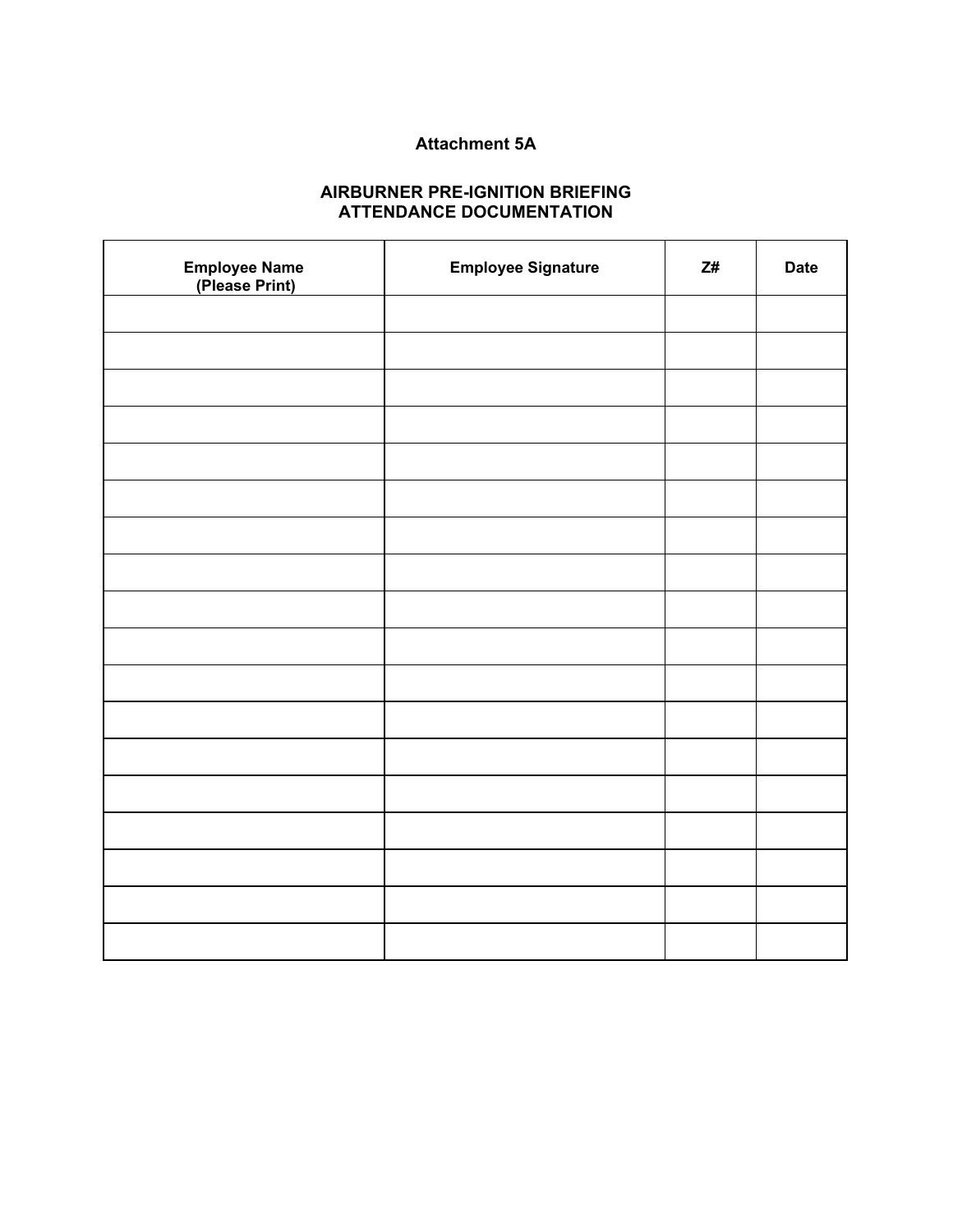Airburner HCP Fall Protection Plan Page 1 of 5

#### **Attachment 6**

#### **CERRO GRANDE REHABILIATION PROJECT AIRBURNER FALL PROTECTION PLAN**

#### 1.0 Scope

The following Fall Protection Plan is a program prepared for the prevention of injuries associated with falls. This plan is not site specific, but addresses fall protection applicable to Air Curtain Destructor (Airburner) operations performed by the FWO-Cerro Grande Rehabilitation Project (FWO-CGRP). Airburner operations present the following conditions related to walking/working surfaces:

- Surfaces that may not have the strength and structural integrity to support workers safely.
- An unprotected side or edge that is 6 feet (1.8 meters) or more above a lower level.
- An unprotected side or edge that is less than 6 feet above dangerous equipment or a dangerous condition.

The purpose of the plan is to supplement the existing FWO-CGRP Health and Safety Plan (HASP) and the Hazard Protection Plan (HCP) applicable to airburners to ensure that FWO-CGRP personnel and subcontractors recognize workplace fall hazards and take the appropriate measures to address those hazards.

This Fall Protection Plan is designed to enable supervisors and workers to recognize the fall hazards associated with this job and to establish the safest procedures that are to be followed in order to prevent falls to lower levels or through holes and openings in walking/working surfaces. Each employee will be trained in these procedures and will strictly adhere to them except when doing so would expose the employee to a greater hazard. If, in the employee's opinion, this is the case, the employee is to notify the Project Safety Coordinator or person designated by the Project Safety Coordinator of their concern and have the concern addressed before proceeding.

The plan does not apply during an inspection, investigation, or assessment of site or field conditions prior to the actual start of work tasks; however, a buddy system (twoperson rule) shall be used in these instances.

#### 2.0 Responsibilities

It is the responsibility of the Project Safety Coordinator or his/her designated person to implement this Fall Protection Plan. There shall be continual observational safety checks of work operations and enforcement of the safety policy and procedures. The designated person is responsible for correcting any unsafe practices or conditions immediately.

It is FWO-CGRP's responsibility to ensure that all personnel and subcontractors who might be exposed to fall hazards understand and adhere to the procedures of this plan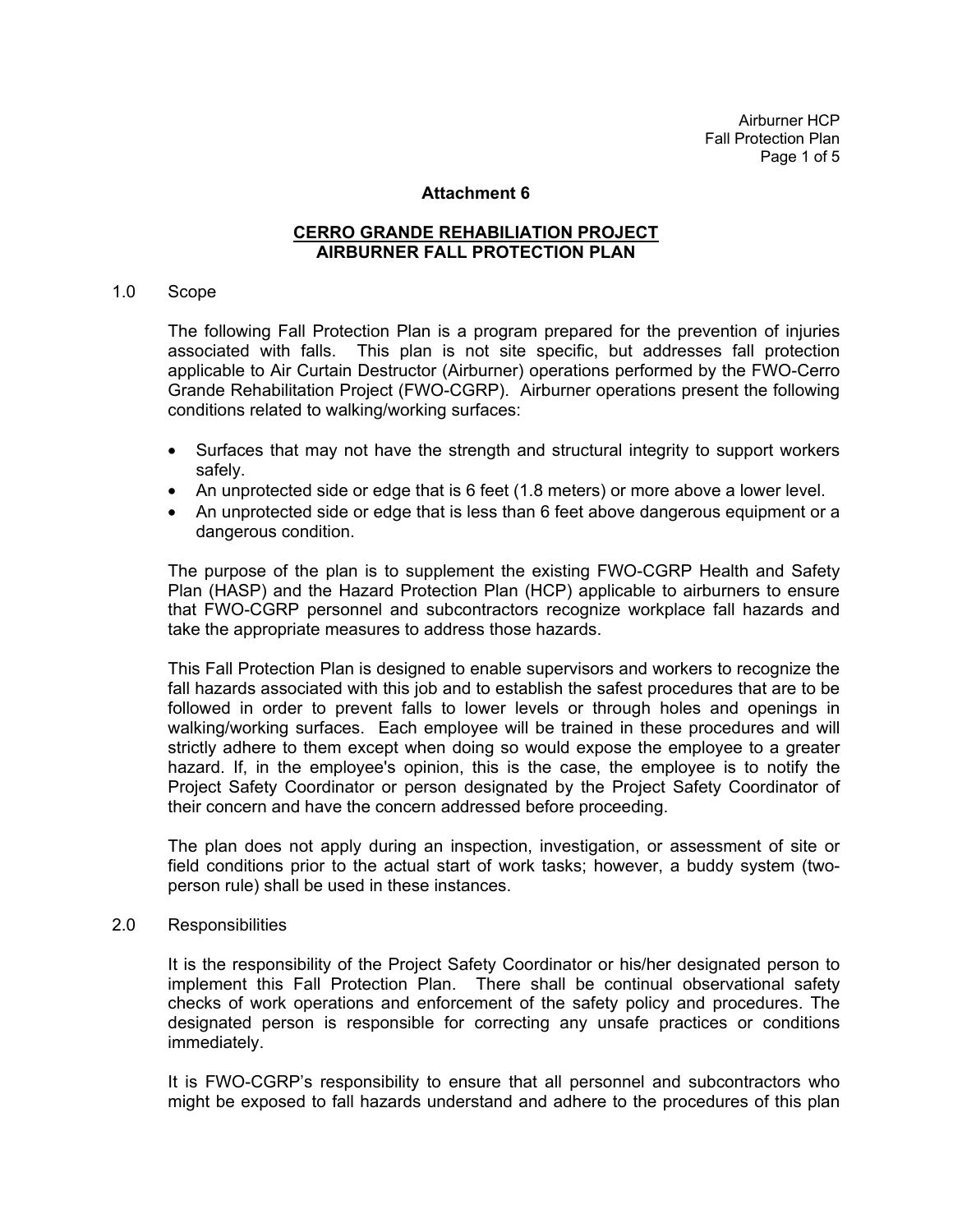Airburner HCP Fall Protection Plan Page 2 of 5

and follow the instructions of the designated person. It is the responsibility of FWO-CGRP personnel and subcontractors to bring to management's attention any unsafe or hazardous conditions or practices that may cause injury to either themselves or any other employees.

#### 3.0 General Requirements

Fall protection measures shall be adopted for work at sites with known and discrete fall hazards, such as around a trench. These measures include designation of a Control Access Zone (CAZ), adoption of a Safety Monitor System, and, for work within a CAZ or during tree topping, installation of a personal fall arrest system.

3.1 Controlled Access Zones (CAZ)

The CAZ shall be clearly defined by the designated person as an area where a recognized hazard exists. For worksites with unprotected sides or edges, a CAZ shall be a minimum of 6 feet from leading edges. The demarcation of the CAZ shall be communicated by in a recognized manner, either through signs, wires, tapes, ropes, chains, barriers, or other means.

The designated person shall take the following steps to ensure that the CAZ is clearly marked or controlled:

- All access to the CAZ must be restricted to authorized entrants.
- All workers who are permitted in the CAZ shall be listed on a worksite authorization form.
- The designated person shall ensure that all protective elements of the CAZ are implemented prior to the beginning of work.

Workers performing tasks within a CAZ must be trained. For any tasks performed within the CAZ, authorized workers shall not remain in the CRZ longer than necessary to safely complete the task.

3.2 Safety Monitoring System

A safety monitoring system means a fall protection system in which a designated person is responsible for recognizing and warning employees of fall hazards. A safety monitor system must be implemented for tasks performed within or near a designated CAZ or, for fieldwork, near fall hazard areas. A maximum of two workers may be monitored by one safety monitor. (Note: for work within a designated CAZ, a fall arrest system must also be used.)

The duties of the safety monitor are to:

- Be competent in recognizing fall hazards.
- Make the authorized workers aware they are in a dangerous area.
- Be on the same walking/working surface as the monitored employees and within visual sighting distance of the monitored employees.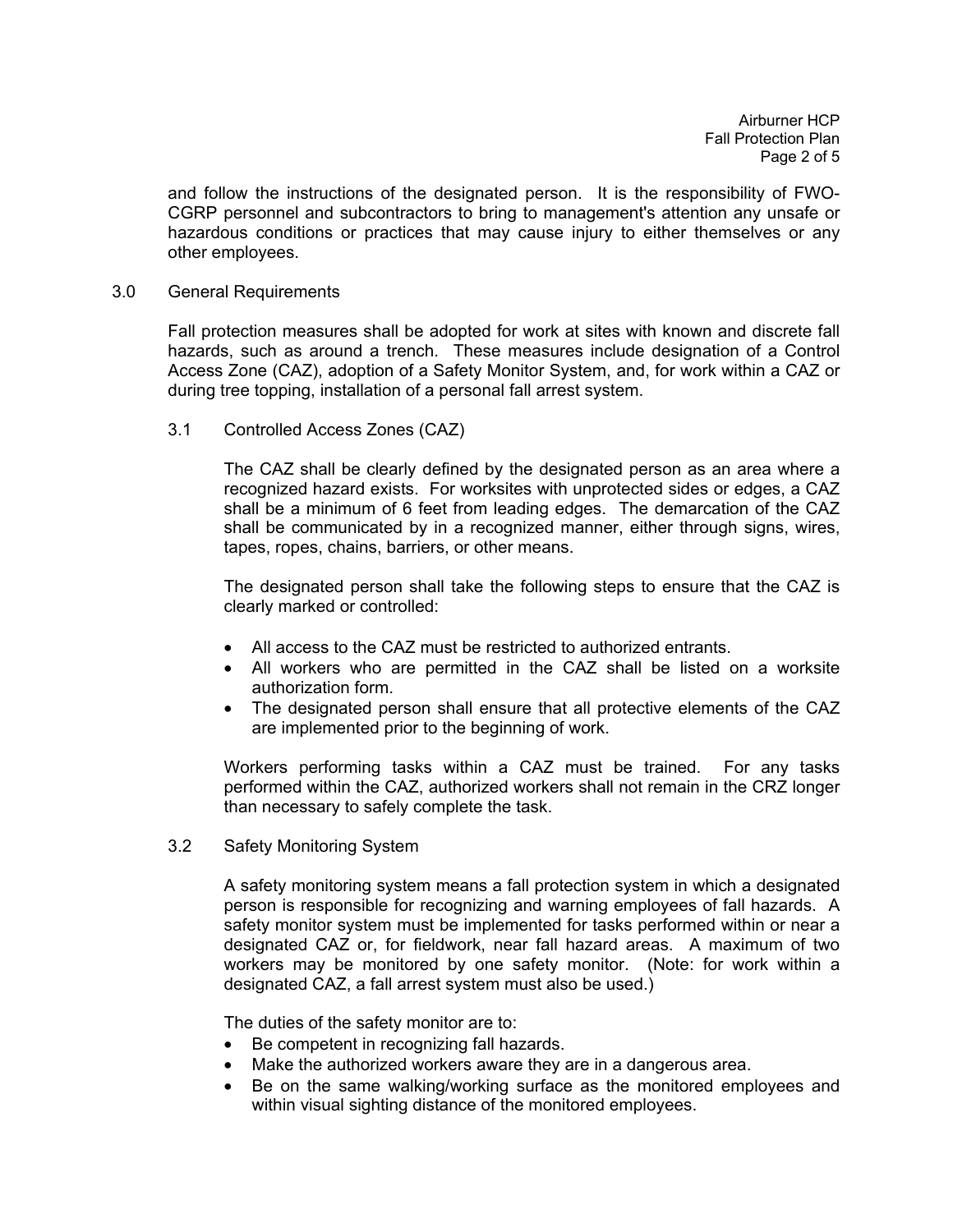Airburner HCP Fall Protection Plan Page 3 of 5

- Be close enough to communicate orally with the employees.
- Warn by voice when approaching the CAZ boundary (or, for authorized work within the CAZ, when approaching the open edge) in an unsafe manner.
- Warn employees when they appear to be unaware of a fall hazard or are acting in an unsafe manner.
- Not allow other responsibilities to encumber monitoring.

If the safety monitor becomes too encumbered with other responsibilities, the monitor shall (1) stop the work task; and (2) turn over other responsibilities to an authorized worker; or (3) turn over the safety monitoring function to another designated person.

3.3 Personal Fall Arrest System

Personal fall arrest system means a system used to arrest an employee in a fall from a working level. It consists of an anchorage, connectors, a body harness, and may include a lanyard, deceleration device, lifeline, or suitable combinations of these. The use of a body belt for fall arrest is prohibited. Personal fall arrest systems must comply with provisions of the OSHA Fall Protection Standard, 29 CFR 1926.502(d). Workers must be trained in the correct procedures for erecting, maintaining, disassembling, and inspecting any fall protection systems prior to use. A personal fall arrest system shall be used in combination with a Safety Monitor System.

3.5 Training

Employees who might be exposed to fall hazards will be trained to recognize the hazards of falling and in the procedures to be followed in order to minimize these hazards.Only trained workers will be allowed to perform tasks within a CAZ. Training will be performed, as necessary, by a designated person qualified in the following areas:

- The nature of fall hazards in the work area:
- The role of employees in fall protection plans.
- The use and operation of fall protection systems to be used (e.g. CAZs, safety monitor systems, guardrail systems, personal fall arrest systems, or warning line systems);
- The correct procedures for erecting, maintaining, disassembling, and inspecting any fall protection systems to be used; and
- The role of each employee in the safety monitoring system when this system is used.

General training over the Fall Protection Plan will be documented on a form (Attachment A) containing the name of the employee trained, the date of the training, and the signature of the person who conducted the training. Training for specific work tasks under the plan must be separately authorized and a copy of the authorization maintained at the worksite (Attachment B).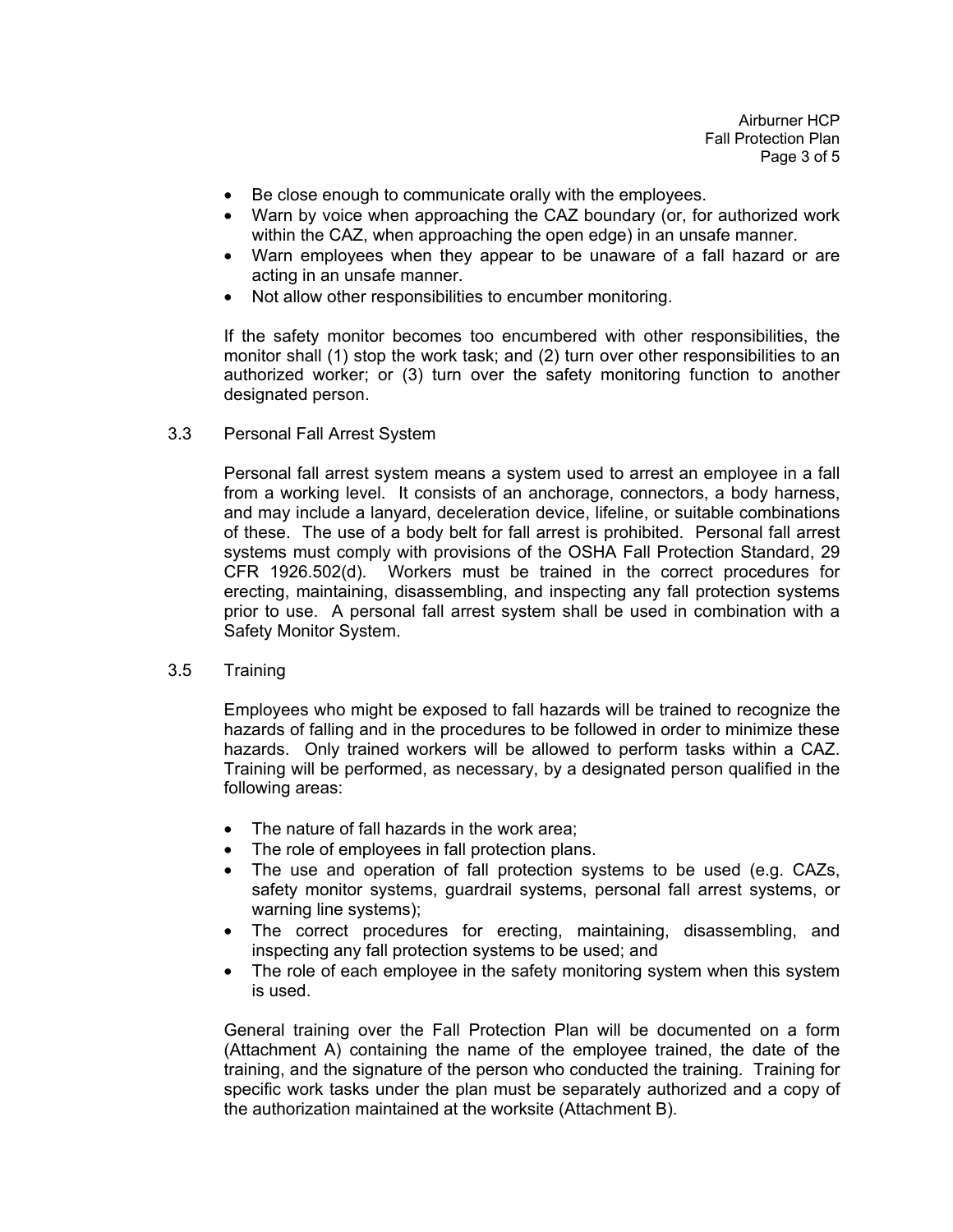4.0 Airburner Operation Fall Protection Requirements

Subcontractors operating an airburner will be required to have fall protection plans that are approved by FWO-CGRP and have provisions at least as stringent as those in the present FWO-CGRP plan. FWO-CGRP personnel will not perform subcontractor tasks, but will adhere to subcontractor plans when performing work in areas covered by those plans.

4.1 Airburner Operation

This portion of the Fall Protection Plan identifies approved and precluded activities within the airburner CAZ. Specific approved activities within the CAZ that require fall protection:

• Assembly of portable airburner units adjacent to a trench prior to airburner operation at that trench.

Due to the potential for trench instability after airburner operation, the following activities within the CAZ are precluded, unless the trench walls have been inspected and approved by a soils engineer or competent person for those specific activities within the CAZ:

- Disassembly of portable airburner units adjacent to the trenches.
- Application of accelerant (diesel fuel) and ignition of fuel material to the trench.
- Removing ash and unburned debris from airburner trenches.
- Other work that may be required within the CAZ.

Airburner activities within the CAZ will be conducted by employees who are trained for the specific work tasks. The nature of these tasks normally exposes the employee to the fall hazard for a short period of time.

- 4.1.1 Assembly/Disassembly of Manifolds. Manifold assembly/disassembly for portable (trench-type) unit is performed along the trench edge. For this task, the subcontractor will install or provide a personal fall arrest system. Suitable attachment or anchorage points for the personal fall arrest system will need to be provided (for example, to a vehicle or other heavy equipment).
- 4.1.2 Application of Accelerant and Fuel Material Ignition. For start-up of the firebox or burn trench, an accelerant (diesel fuel) is applied over the material and along the sides of the firebox/trench and ignited.
- 4.1.3 Firebox. For the mobile (firebox) unit, a safety ladder will be used by workers to reach over the top of the 8-foot high firebox walls. Workers will not ascend more than 6 feet above the ground surface. A fall protection system is not feasible for this task.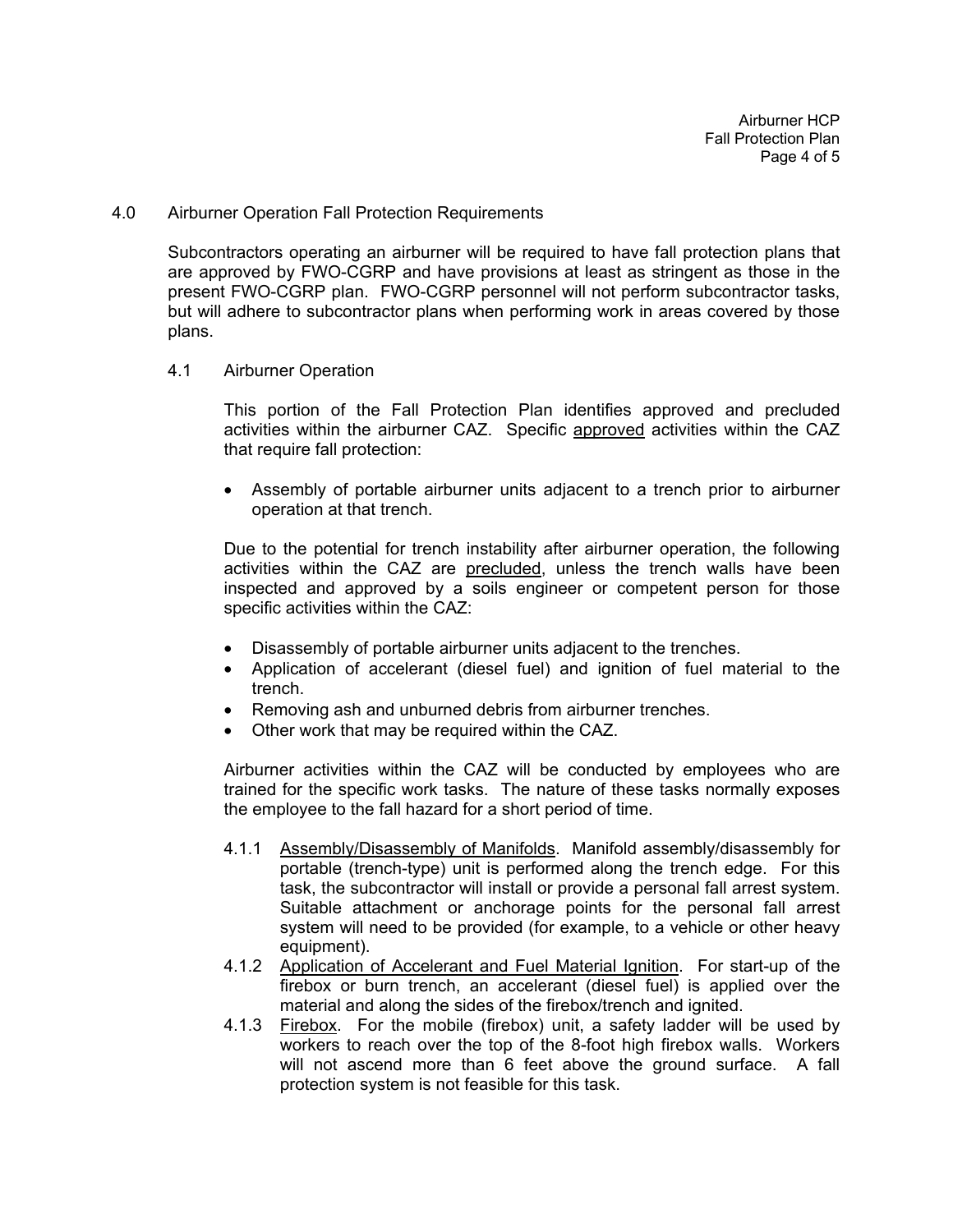Airburner HCP Fall Protection Plan Page 5 of 5

#### 5.0 Approval/Changes to Plan

The Fall Protection Plan is a part of the HCP for airburners. This plan shall be periodically reviewed by the FWO-CGRP Safety Officer and designated persons to determine if additional practices, procedures, or training needs to be implemented to improve or provide additional fall protection. Workers shall be notified and trained, if necessary, in any new procedures. Copies of this plan and the HCP shall be maintained at the worksite.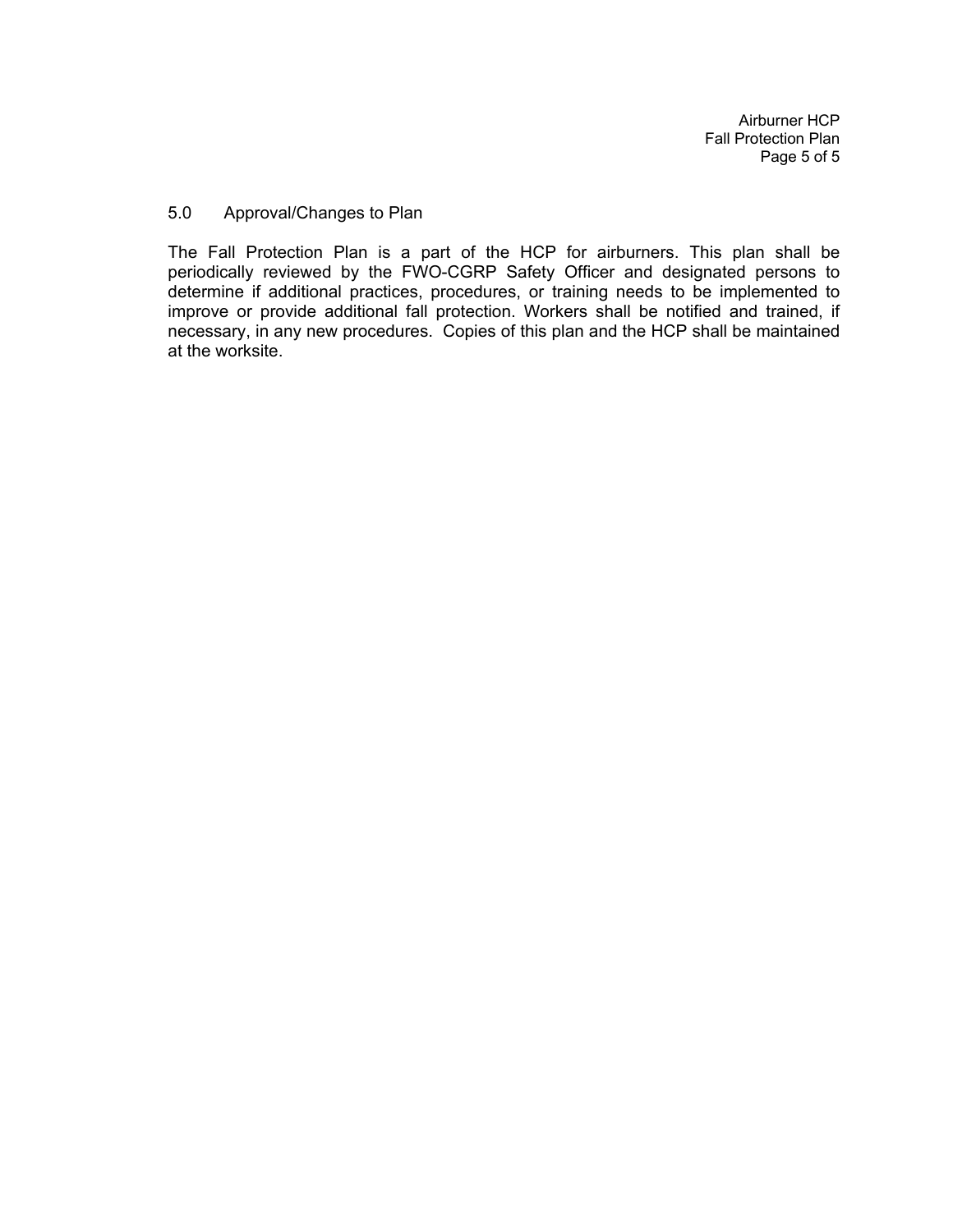#### **FALL PROTECTION PLAN (ATTACHMENT 6A) TRAINING DOCUMENTATION**

The signature of Group Management has authorized you to perform the work under the FWO-CGRP Airburner Fall Protection Plan. Your signature below acknowledges that you have read and understand the plan. NOTE: training must be separately authorized for each work task performed under the plan (see Attachment 6B).

| <b>Employee Name (Print)</b>       | <b>Employee Signature</b>       | Z#             | <b>Date</b> |
|------------------------------------|---------------------------------|----------------|-------------|
|                                    |                                 |                |             |
|                                    |                                 |                |             |
|                                    |                                 |                |             |
|                                    |                                 |                |             |
|                                    |                                 |                |             |
|                                    |                                 |                |             |
|                                    |                                 |                |             |
|                                    |                                 |                |             |
|                                    |                                 |                |             |
|                                    |                                 |                |             |
|                                    |                                 |                |             |
|                                    |                                 |                |             |
|                                    |                                 |                |             |
|                                    |                                 |                |             |
| <b>Safety Trainer Name (Print)</b> | <b>Safety Trainer Signature</b> | $\mathsf{Z}\#$ | <b>Date</b> |
|                                    |                                 |                |             |
|                                    |                                 |                |             |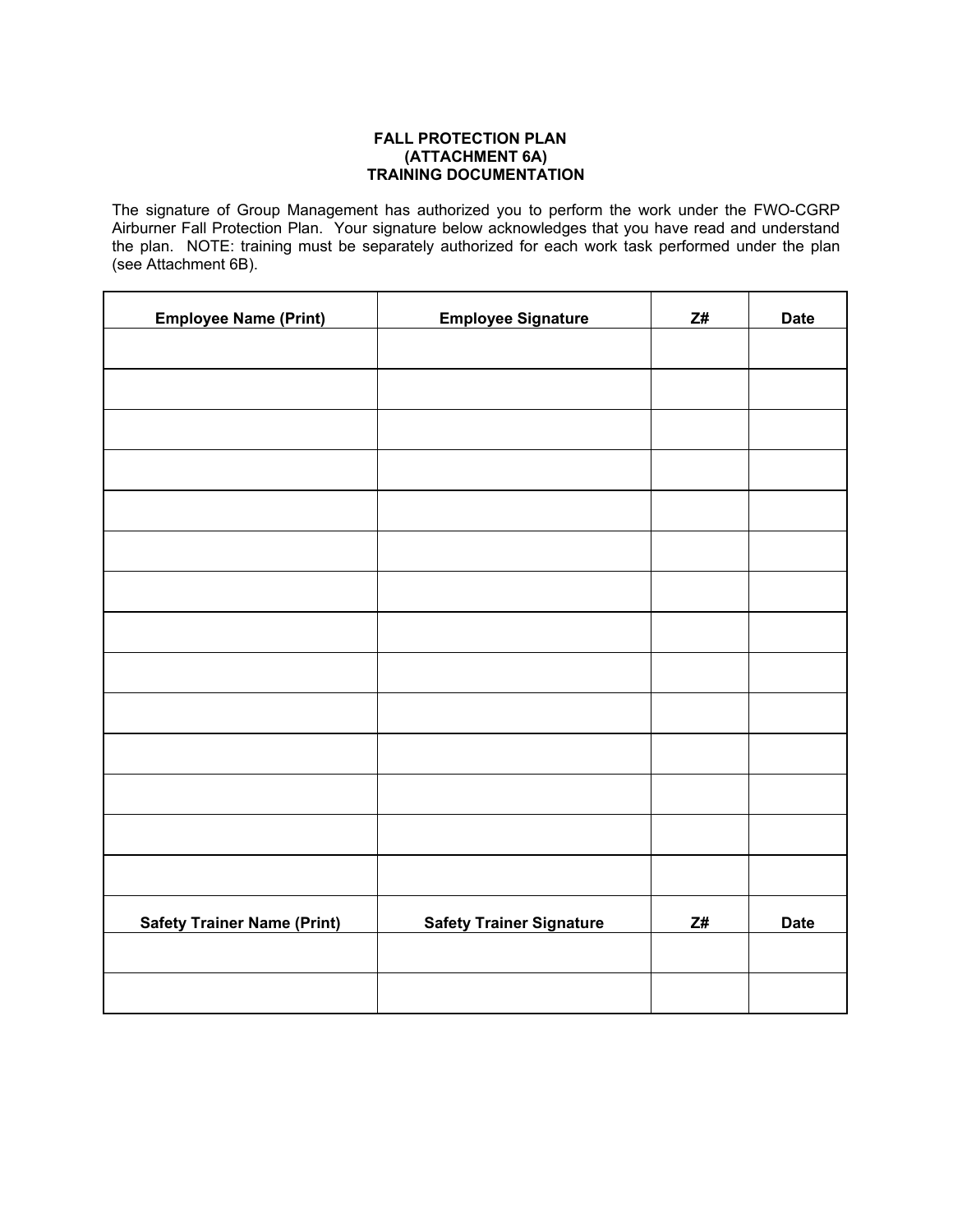# **FALL PROTECTION PLAN<br>(ATTACHEMENT 6B)**<br>WORKERS TRAINED IN AIRBURNER FALL PROTECTION TASKS **WORKERS TRAINED IN AIRBURNER FALL PROTECTION TASKS FALL PROTECTION PLAN (ATTACHEMENT 6B)**

The following workers have been trained in the FWO-CGRP Airburner Fall Protection Plan and are authorized to perform the specific tasks indicated. The following workers have been trained in the FWO-CGRP Airburner Fall Protection Plan and are authorized to perform the specific tasks indicated.

|              |                 |  | <b>Authorized Task</b>                                                                                                  |                 |
|--------------|-----------------|--|-------------------------------------------------------------------------------------------------------------------------|-----------------|
| Name (Print) | <b>Z</b> Number |  | <b>Designated Person Initial Box as Appropriate)</b><br>Potential for Fall Safety Monitor Fall Arrest Exposure System O | Other (Specify) |
|              |                 |  |                                                                                                                         |                 |
|              |                 |  |                                                                                                                         |                 |
|              |                 |  |                                                                                                                         |                 |
|              |                 |  |                                                                                                                         |                 |
|              |                 |  |                                                                                                                         |                 |
|              |                 |  |                                                                                                                         |                 |
|              |                 |  |                                                                                                                         |                 |
|              |                 |  |                                                                                                                         |                 |
|              |                 |  |                                                                                                                         |                 |
|              |                 |  |                                                                                                                         |                 |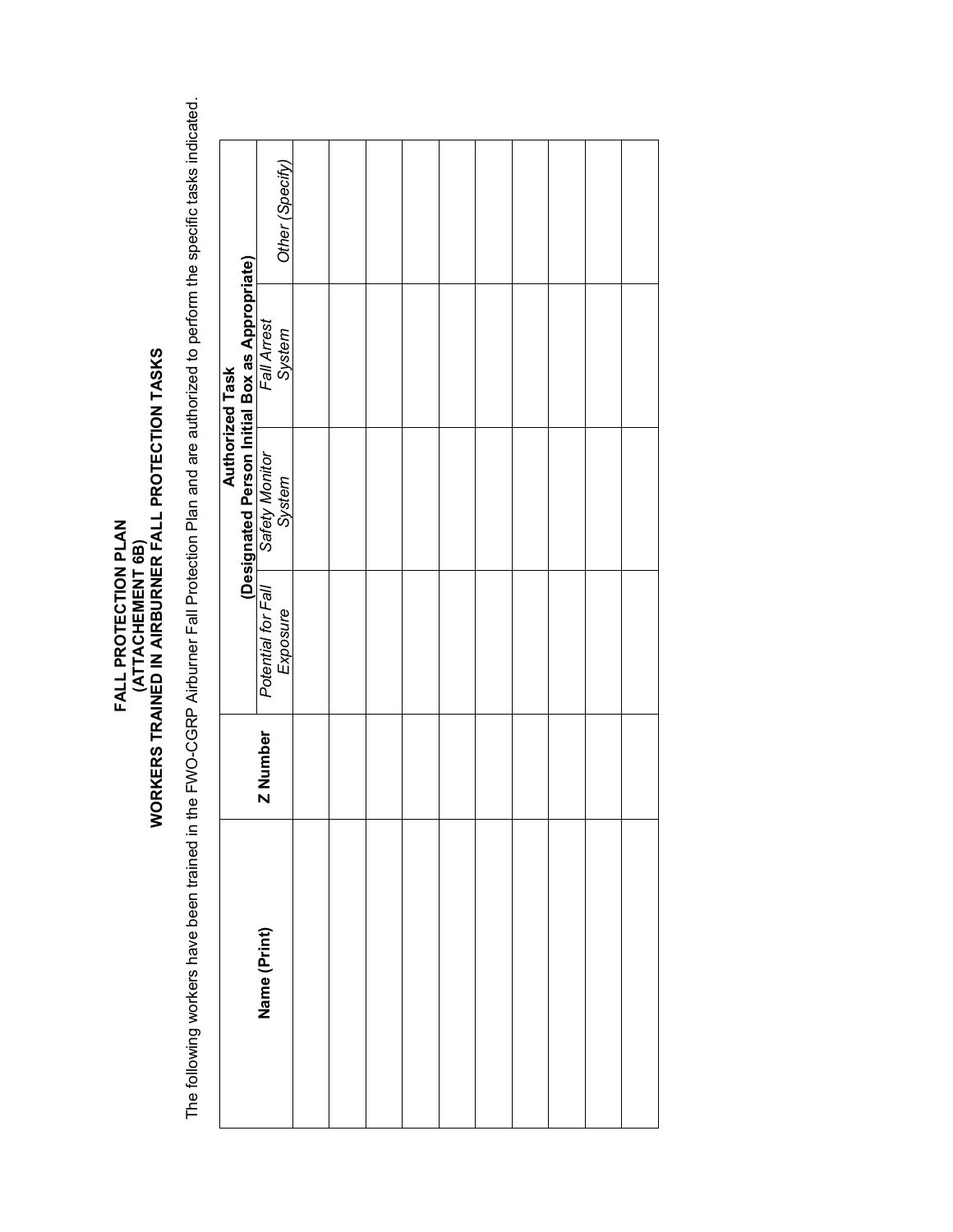# **CERRO GRANDE REHABILIATION PROJECT AIRBURNER UNIT LOCATION MAPS**

(ATTACH AS AVAILABLE)

NOTE: CURRENT LOCATION MAPS TO BE PROVIDED TO LAFD AND FMS AS PART OF OPERATION NOTIFICATION PROCEDURE.